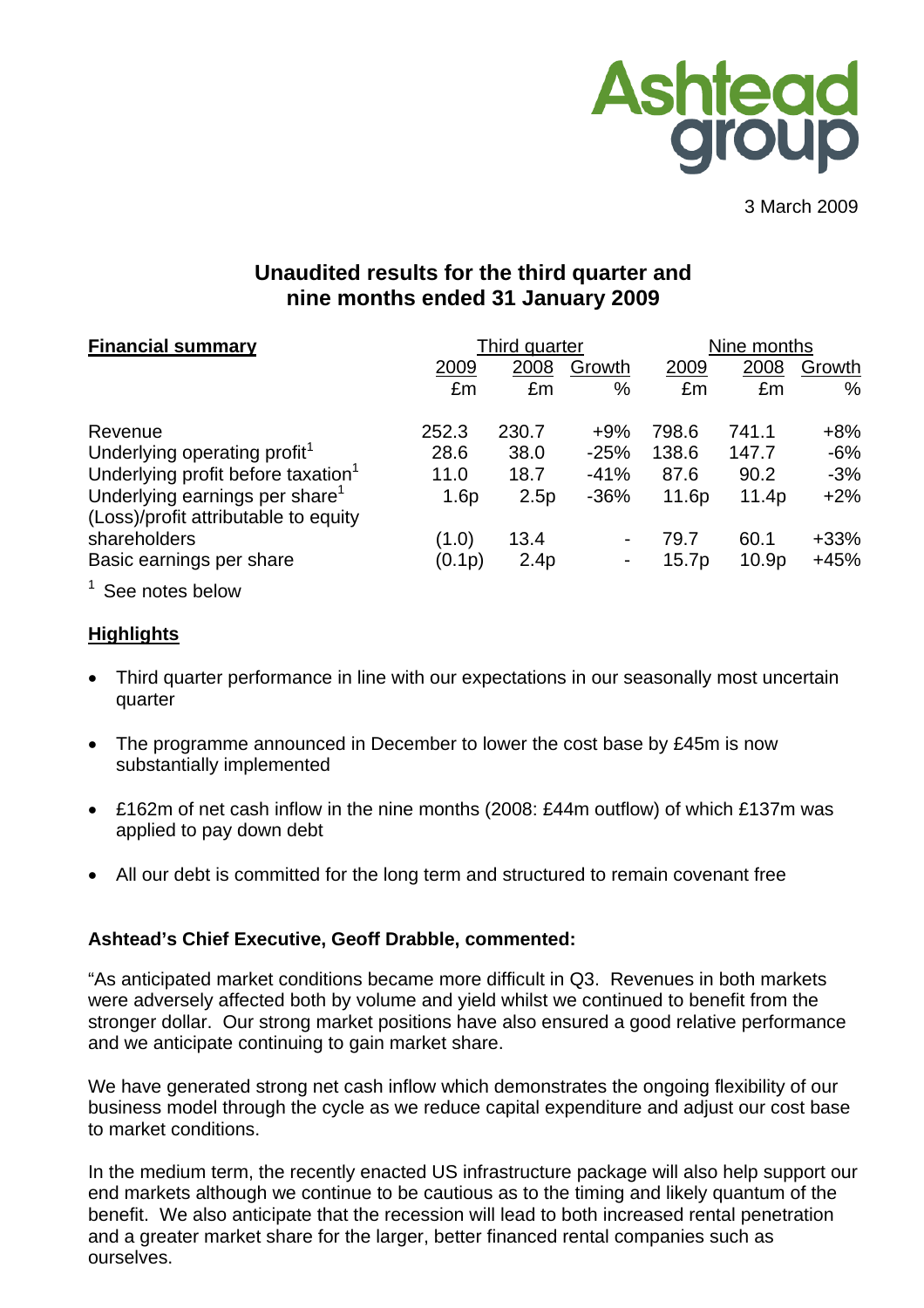Our debt package remains committed for the long term and is structured to support us through the cycle.

Whilst we are operating in difficult and uncertain markets we have been preparing for these conditions for some time. Our actions in right sizing the business, which are already evident in our performance, together with our strong balance sheet allow the Board to anticipate full year results for profit and cash in line with our expectations."

#### Contacts:

| <b>Geoff Drabble</b>  | Chief executive  | 020 7726 9700 |
|-----------------------|------------------|---------------|
| lan Robson            | Finance director |               |
| <b>Brian Hudspith</b> | Maitland         | 020 7379 5151 |

#### Financial definitions

- a) Underlying profit and earnings per share are stated before exceptional items and amortisation of acquired intangibles. The definition of exceptional items is set out in note 4 to the attached financial information. The reconciliation of underlying earnings per share and underlying cash tax earnings per share to basic earnings per share is shown in note 7 to the attached financial information.
- b) IFRS requires that, as a disposed business, Ashtead Technology's after tax profits and total assets and liabilities are reported in the Group's accounts as single line items within our income statement and balance sheet with the result that revenues, operating profit and pre-tax profits as reported in the Group accounts exclude Ashtead Technology. Prior year figures have been restated accordingly.

Geoff Drabble and Ian Robson will host a conference call with equity analysts to discuss the results at 9.30am on Tuesday 3 March. This call will be webcast live via the Company's website at www.ashtead-group.com and there will also be a replay available from shortly after the call concludes. There will also be a conference call for bondholders at 3pm (10am EST).

Please contact the Company's PR advisers, Maitland (Kerryn Jahme) at +44 (0)20 7379 5151 for more details if you are an equity analyst or an Ashtead bondholder.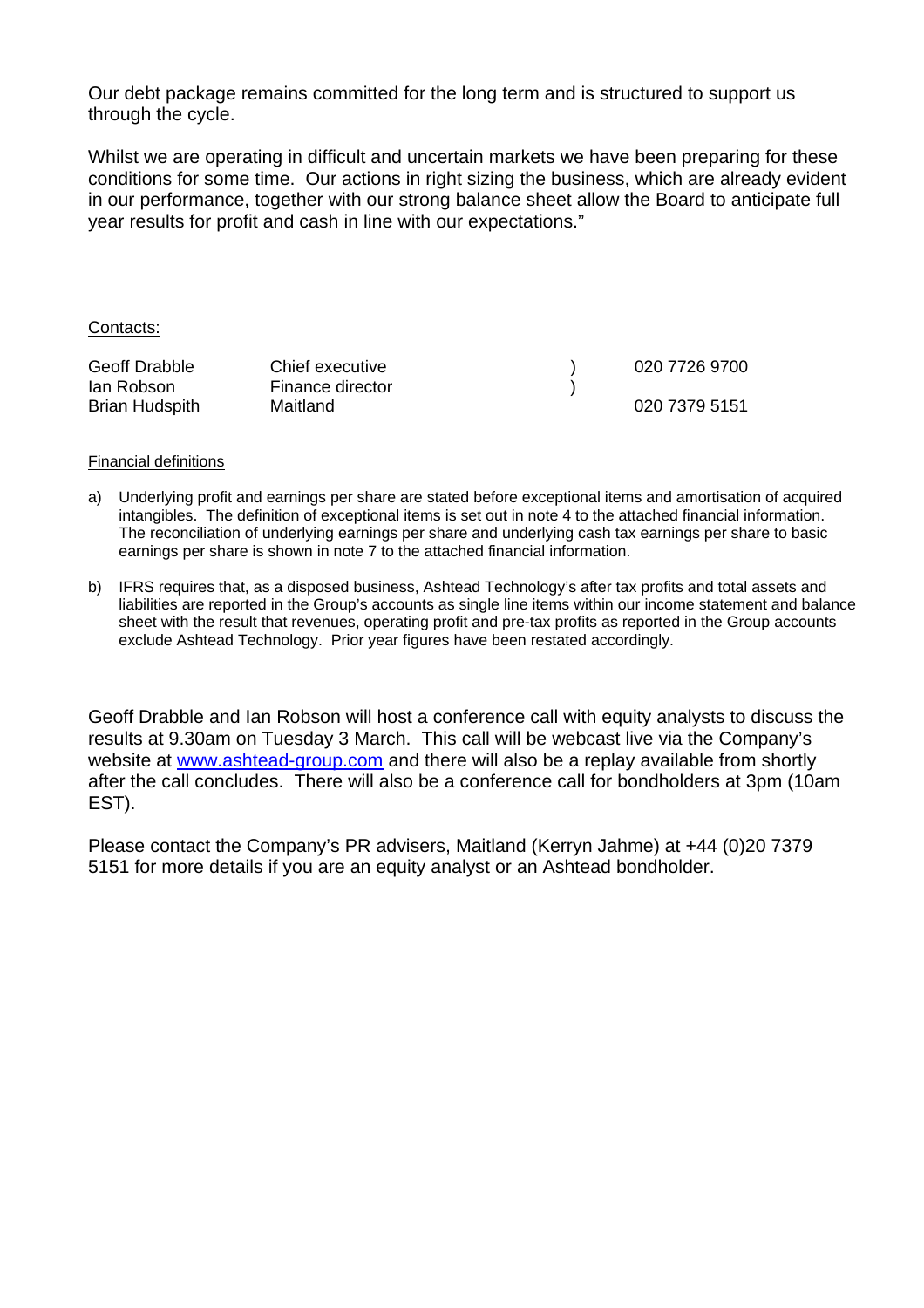# **Trading results**

|                                                                                                                                                                                                                                                                                                  |                                | Revenue                 | <b>EBITDA</b>                   |                                               | Operating profit                                                                         |                                                                                 |
|--------------------------------------------------------------------------------------------------------------------------------------------------------------------------------------------------------------------------------------------------------------------------------------------------|--------------------------------|-------------------------|---------------------------------|-----------------------------------------------|------------------------------------------------------------------------------------------|---------------------------------------------------------------------------------|
| <b>Third quarter</b>                                                                                                                                                                                                                                                                             | 2009                           | 2008                    | 2009                            | 2008                                          | 2009                                                                                     | 2008                                                                            |
| Sunbelt in \$m                                                                                                                                                                                                                                                                                   | 307.9                          | 362.7                   | <u>101.4</u>                    | 137.2                                         | 37.5                                                                                     | 69.4                                                                            |
| Sunbelt in £m<br>A-Plant<br>Group central costs<br>Net financing costs<br>Profit before tax, exceptionals and amortisation<br>from continuing operations                                                                                                                                         | 208.3<br>44.0<br><u> 252.3</u> | 179.5<br>51.2<br>230.7  | 70.5<br>12.1<br>(0.5)<br>82.1   | 67.9<br>16.6<br>(1.8)<br>82.7                 | 28.8<br>0.3<br>(0.5)<br>28.6<br>(17.6)<br>11.0                                           | 34.4<br>5.4<br>(1.8)<br>38.0<br>(19.3)<br>18.7                                  |
| <b>Ashtead Technology</b><br><b>Exceptional items</b><br>Amortisation<br>Total Group (loss)/profit before taxation<br>Nine months                                                                                                                                                                |                                |                         |                                 |                                               | (19.7)<br>(0.8)<br>(9.5)                                                                 | 2.1<br>0.1<br>(0.7)<br><u> 20.2</u>                                             |
| Sunbelt in \$m                                                                                                                                                                                                                                                                                   | 1,129.6                        | 1,171.8                 | 422.2                           | 467.7                                         | 224.5                                                                                    | 266.0                                                                           |
| Sunbelt in £m<br>A-Plant<br>Group central costs<br>Continuing operations<br>Net financing costs<br>Profit before tax, exceptionals and amortisation<br>from continuing operations<br><b>Ashtead Technology</b><br><b>Exceptional items</b><br>Amortisation<br>Total Group profit before taxation | 645.1<br>153.5<br>798.6        | 581.4<br>159.7<br>741.1 | 241.1<br>50.9<br>(4.1)<br>287.9 | 232.0<br>54.2<br>$\underline{(6.2)}$<br>280.0 | 128.2<br>14.5<br>(4.1)<br>138.6<br>(51.0)<br>87.6<br>2.8<br>10.8<br>(2.2)<br><u>99.0</u> | 132.0<br>21.9<br>6.2)<br>147.7<br>(57.5)<br>90.2<br>7.3<br>0.3<br>(1.9)<br>95.9 |

#### Third quarter

Third quarter results reflect the difficult market conditions in both our US and UK markets with Sunbelt's revenue in dollars declining 15% and A-Plant's 14% in the quarter. This reflected a reduction in Sunbelt's fleet size of 3%, physical utilisation of 62% (2008: 66%) and a 7% reduction in yield. At A-Plant, fleet size was 2% larger than the prior year, whilst utilisation was 62% (2008: 68%) and yield reduced 7%.

Including some early benefit from the cost reduction measures in our right sizing programme, costs, before depreciation, declined 8% in both Sunbelt and A-Plant in the quarter. Despite the cost reductions, underlying operating profits declined in both businesses whilst the stronger exchange rate and lower central costs helped bring the underlying operating profit at Group level to £28.6m (2008: £38.0m).

Lower interest rates and reduced underlying debt levels, partially offset by the stronger dollar, brought about a reduction in the interest charge to £17.6m (2008: £19.3m) whilst the underlying pre-tax profit for the quarter was £11.0m (2008: £18.7m). Exceptional items of £19.7m comprise £16.1m and £4.1m relating to, respectively, the US and UK cost reduction programmes less a profit on sale of property from closed sites of £0.5m. The quarter's results also included a £0.8m expense for amortisation of acquired intangibles.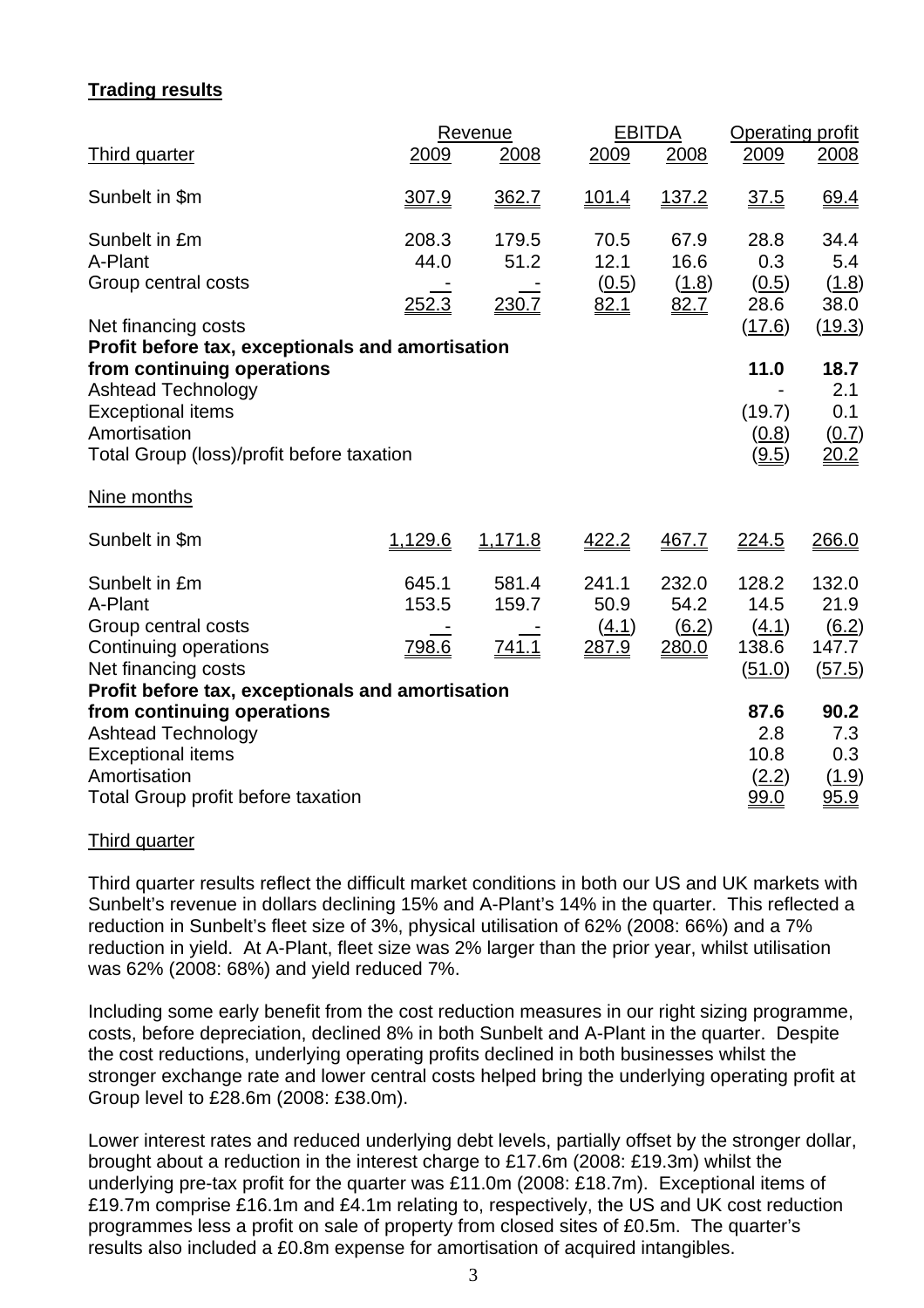# Nine months ended 31 January

The nine months' results reflect the previously announced profit growth for the first half largely achieved before the current weakness in our end markets took hold and the third quarter performance outlined above. For the nine months, Sunbelt's rental revenues reduced by 3% to \$1,061m reflecting a rental fleet which over this period was 2% larger than last year, physical utilisation of 67% (2008: 69%) and a decline in yield of 4% whilst A-Plant's rental revenues reduced by 3% to £150m reflecting a 10% increase in fleet size, physical utilisation of 67% (2008: 70%) and an 8% reduction in yield.

Including the benefit of lower finance costs and the translation benefit from the stronger dollar the nine months underlying pre-tax profit decline is 3% to £87.6m (2008: £90.2m). The effective tax rate for the nine months was stable at 35% whilst the weighted average share count reduced reflecting earlier share repurchases. As a result underlying earnings per share for the nine months increased 2% to 11.6p (2008: 11.4p).

The nine months results also include a net exceptional gain of £10.8m comprising the pre-tax gain of £66.2m from the sale of Ashtead Technology in June 2008 and a one-time charge of £55.4m relating to the right sizing programme. This includes £39m in respect of asset impairments, £14m of provisions for future lease expense at closed stores and £1m of other costs, principally severance payments. Approximately half of the used rental equipment being disposed of in the programme had been sold by 31 January raising £17m with the remainder expected to be sold in the fourth quarter. In cash terms we now expect the programme to generate a cash inflow of at least £30m this year, slightly ahead of our initial estimate.

Reflecting these one time items, the total Group profit before taxation for the nine months was £99.0m (2008: £95.9m) whilst basic earnings per share for the nine months were 15.7p (2008: 10.9p).

# **Capital expenditure**

Capital expenditure for the nine months totalled £234.0m (2008: £301.2m), including £206.2m on rental fleet replacement. Disposal proceeds totalled £72.0m (2008: £56.8m) giving net expenditure in the period of £162.0m (2008: £244.4m). The average age of the Group's rental fleet at 31 January 2009 was 34 months (2008: 29 months).

Next year's capital expenditure is expected to be entirely for replacement rather than growth. We currently anticipate spending around 70% of depreciation or £150m gross and £125m net of disposal proceeds but, with short lead times and no forward commitments, we will be able to adjust this as required to reflect actual market conditions.

# **Cash flow and net debt**

£161.6m of net cash inflow was generated in the nine months. £24.3m of this net inflow was applied in returns to equity shareholders with £137.3m used to reduce outstanding debt. As a result net debt at 31 January 2009 was £1,147m (30 April 2008: £963m) which includes a translation increase of £318m since year end, reflecting sterling's 27% decline against the dollar. The ratio of net debt to underlying EBITDA at constant rates was 2.6 times at 31 January 2009 well within our 2-3 times target range.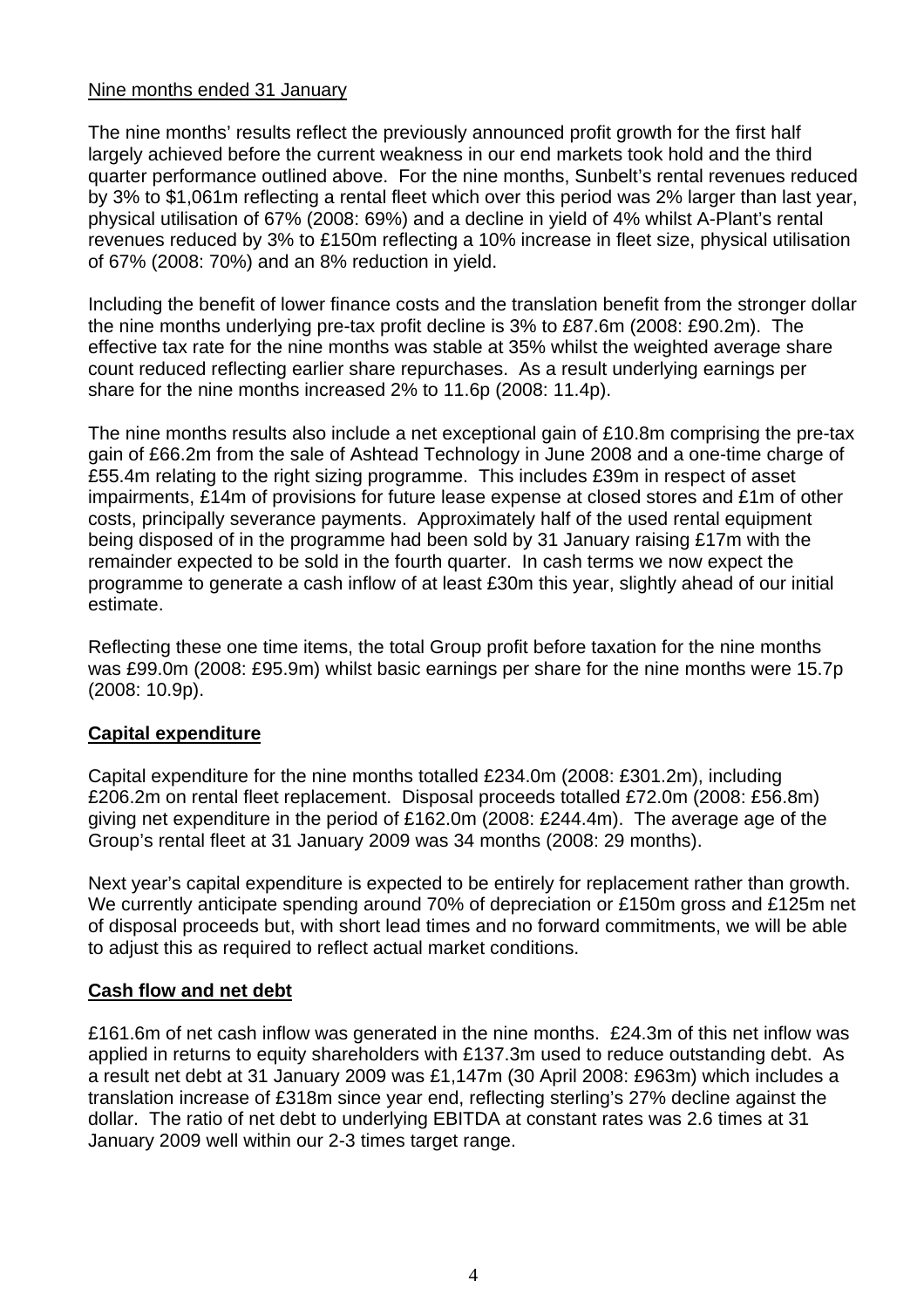Our debt package is well structured for the challenges of current market conditions. We retain substantial headroom on facilities which are committed for the long term, an average of 4.8 years at 31 January 2009, with the first maturity on our asset based senior bank facility not being due until August 2011.

Availability under the \$1.75bn asset based loan facility was \$523m at 31 January 2009 (\$602m at 30 April 2008) well above the \$125m level at which the entire debt package is covenant free.

# **Current trading and outlook**

Whilst we are operating in difficult and uncertain markets we have been preparing for these conditions for some time. Our actions in right sizing the business, which are already evident in our performance, together with our strong balance sheet allow the Board to anticipate full year results for profit and cash in line with our expectations.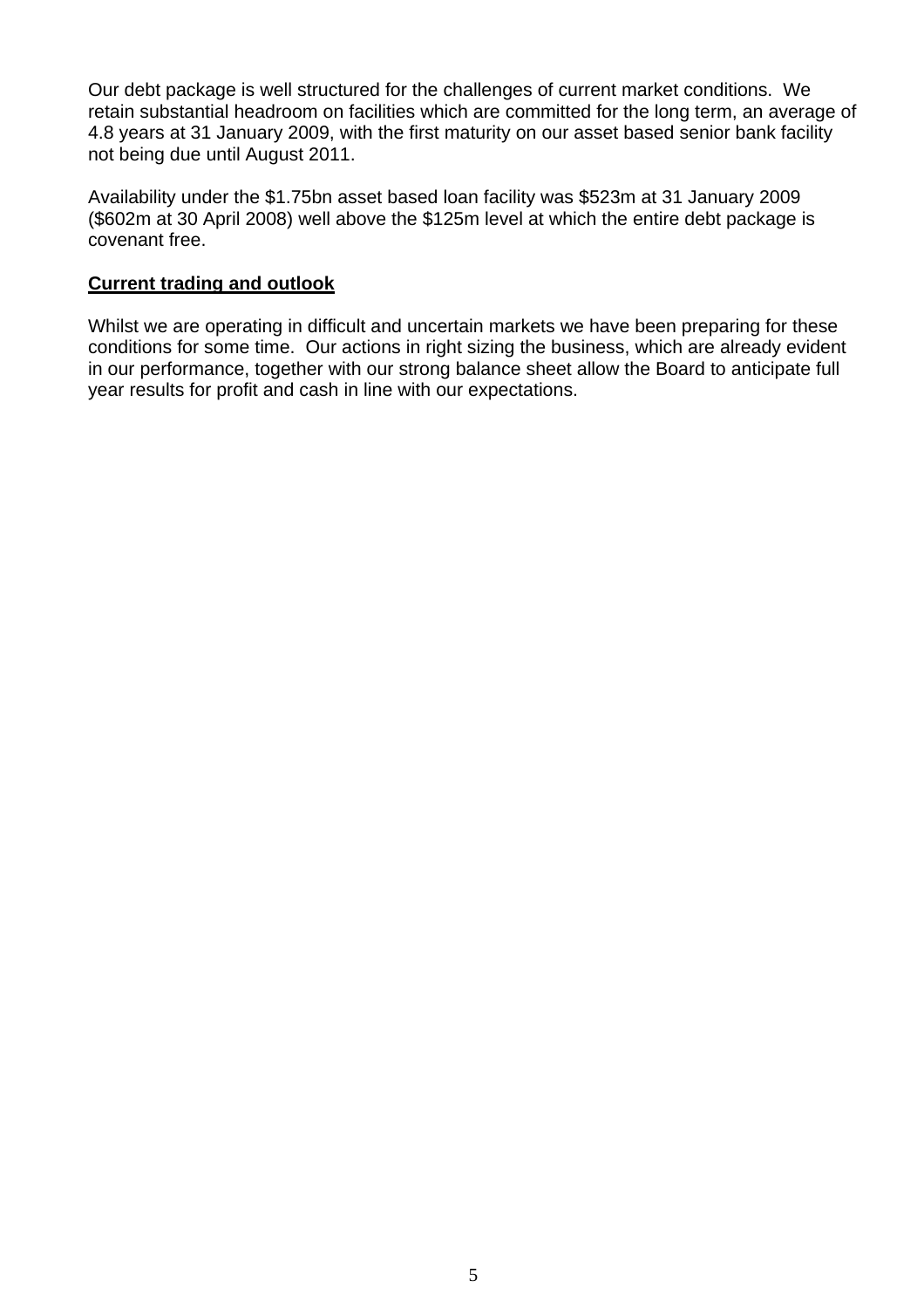#### **CONSOLIDATED INCOME STATEMENT**

# **Three months to 31 January**

|                                                                                                                                                                                                                                                                                                                                       |                                                                                                                          | 2009                                                                                                                              |                                                                                                                                |                                                                                                                        | 2008                                                                                      |                                                                                                                                               |
|---------------------------------------------------------------------------------------------------------------------------------------------------------------------------------------------------------------------------------------------------------------------------------------------------------------------------------------|--------------------------------------------------------------------------------------------------------------------------|-----------------------------------------------------------------------------------------------------------------------------------|--------------------------------------------------------------------------------------------------------------------------------|------------------------------------------------------------------------------------------------------------------------|-------------------------------------------------------------------------------------------|-----------------------------------------------------------------------------------------------------------------------------------------------|
|                                                                                                                                                                                                                                                                                                                                       | <b>Before</b><br>exceptional items<br>and amortisation<br>£m                                                             | <b>Exceptional items</b><br>and amortisation<br>£m                                                                                | Total<br>£m                                                                                                                    | <b>Before</b><br>exceptional items<br>and amortisation<br>£m                                                           | <b>Exceptional items</b><br>and amortisation<br>£m                                        | <u>Total</u><br>£m                                                                                                                            |
| <b>Revenue</b><br>Staff costs<br>Other operating costs<br>Other income<br><b>EBITDA*</b><br>Depreciation<br>Amortisation of intangibles<br><b>Operating profit</b><br>Investment income<br>Interest expense<br>Net financing costs<br>(Loss)/profit on ordinary<br>activities before taxation<br>Taxation:<br>- current<br>- deferred | 252.3<br>(81.7)<br>(89.0)<br>0.5<br>82.1<br>(53.5)<br>28.6<br>1.0<br>(18.6)<br>(17.6)<br>11.0<br>(0.7)<br>(2.7)<br>(3.4) | $\overline{\phantom{a}}$<br>(1.0)<br>(11.3)<br>0.5<br>(11.8)<br>(7.9)<br>(0.8)<br>(20.5)<br>$\sim$<br>(20.5)<br>0.3<br>6.9<br>7.2 | 252.3<br>(82.7)<br>(100.3)<br>1.0<br>70.3<br>(61.4)<br>(0.8)<br>8.1<br>1.0<br>(18.6)<br>(17.6)<br>(9.5)<br>(0.4)<br>4.2<br>3.8 | 230.7<br>(73.2)<br>(77.1)<br>2.3<br>82.7<br>(44.7)<br>38.0<br>1.0<br>(20.3)<br>(19.3)<br>18.7<br>0.1<br>(6.5)<br>(6.4) | 0.1<br>$\overline{0.1}$<br>(0.7)<br>(0.6)<br>(0.6)<br>$\blacksquare$<br>$\frac{0.2}{0.2}$ | 230.7<br>(73.2)<br>(77.1)<br>2.4<br>82.8<br>(44.7)<br>(0.7)<br>37.4<br>1.0<br>(20.3)<br>(19.3)<br>18.1<br>0.1<br>$\underline{(6.3)}$<br>(6.2) |
| (Loss)/profit after taxation<br>from continuing operations<br>Profit after taxation from<br>discontinued operations<br>(Loss)/profit attributable<br>to equity shareholders                                                                                                                                                           | 7.6<br><u>7.6</u>                                                                                                        | (13.3)<br>4.7<br>(8.6)                                                                                                            | (5.7)<br>4.7<br>(1.0)                                                                                                          | 12.3<br>1.5<br>13.8                                                                                                    | (0.4)<br>(0.4)                                                                            | 11.9<br>1.5<br><u>13.4</u>                                                                                                                    |
| Basic earnings per share<br>Diluted earnings per share                                                                                                                                                                                                                                                                                | <u>1.6p</u><br>1.6p                                                                                                      | (1.7p)<br>(1.7p)                                                                                                                  | (0.1p)<br>(0.1p)                                                                                                               | 2.5p<br>2.5p                                                                                                           | (0.1p)<br>(0.1p)                                                                          | <u>2.4p</u><br>2.4p                                                                                                                           |
| Nine months to 31 January                                                                                                                                                                                                                                                                                                             |                                                                                                                          |                                                                                                                                   |                                                                                                                                |                                                                                                                        |                                                                                           |                                                                                                                                               |
| <b>Revenue</b><br>Staff costs<br>Other operating costs<br>Other income<br><b>EBITDA*</b><br>Depreciation<br>Amortisation of intangibles<br><b>Operating profit</b><br>Investment income<br>Interest expense<br>Net financing costs<br>Profit on ordinary                                                                              | 798.6<br>(236.7)<br>(280.0)<br>6.0<br>287.9<br>(149.3)<br>138.6<br>3.1<br>(54.1)<br>(51.0)                               | (1.6)<br>(18.7)<br>0.6<br>(19.7)<br>(35.7)<br>(2.2)<br>(57.6)<br>$\overline{\phantom{a}}$                                         | 798.6<br>(238.3)<br>(298.7)<br>6.6<br>268.2<br>(185.0)<br>(2.2)<br>81.0<br>3.1<br>(54.1)<br>(51.0)                             | 741.1<br>(228.0)<br>(242.8)<br>9.7<br>280.0<br>(132.3)<br>147.7<br>3.2<br>(60.7)<br>(57.5)                             | 0.3<br>0.3<br>$\blacksquare$<br>(1.9)<br>(1.6)<br>$\sim$                                  | 741.1<br>(228.0)<br>(242.8)<br>10.0<br>280.3<br>(132.3)<br>(1.9)<br>146.1<br>3.2<br>(60.7)<br><u>(57.5)</u>                                   |
| activities before taxation                                                                                                                                                                                                                                                                                                            | 87.6                                                                                                                     | (57.6)                                                                                                                            | 30.0                                                                                                                           | 90.2                                                                                                                   | (1.6)                                                                                     | 88.6                                                                                                                                          |
| Taxation:<br>- current<br>- deferred                                                                                                                                                                                                                                                                                                  | (2.1)<br>(28.9)<br>(31.0)                                                                                                | 1.3<br>18.3<br><u>19.6</u>                                                                                                        | (0.8)<br>(10.6)<br>(11.4)                                                                                                      | (9.5)<br>(22.8)<br>(32.3)                                                                                              | (1.2)<br>(1.2)                                                                            | (9.5)<br>(24.0)<br><u>(33.5)</u>                                                                                                              |
| <b>Profit after taxation from</b><br>continuing operations                                                                                                                                                                                                                                                                            | 56.6                                                                                                                     | (38.0)                                                                                                                            | 18.6                                                                                                                           | 57.9                                                                                                                   | (2.8)                                                                                     | 55.1                                                                                                                                          |
| Profit after taxation from<br>discontinued operations<br><b>Profit attributable to</b>                                                                                                                                                                                                                                                | 2.0                                                                                                                      | <u>59.1</u>                                                                                                                       | 61.1                                                                                                                           | 5.0                                                                                                                    |                                                                                           | 5.0                                                                                                                                           |
| equity shareholders                                                                                                                                                                                                                                                                                                                   | 58.6                                                                                                                     | 21.1                                                                                                                              | 79.7                                                                                                                           | 62.9                                                                                                                   | (2.8)                                                                                     | 60.1                                                                                                                                          |
| Basic earnings per share<br>Diluted earnings per share                                                                                                                                                                                                                                                                                | 11.6p<br>11.6p                                                                                                           | 4.1 <sub>p</sub><br>4.1 <sub>p</sub>                                                                                              | 15.7p<br>15.7p                                                                                                                 | 11.4p<br>11.3p                                                                                                         | (0.5p)<br>(0.5p)                                                                          | 10.9p<br><u>10.8p</u>                                                                                                                         |

\* EBITDA is presented here as an additional performance measure as it is commonly used by investors and lenders. Details of risks and uncertainties are given in the Review of Balance Sheet and Cash Flow accompanying these interim financial statements.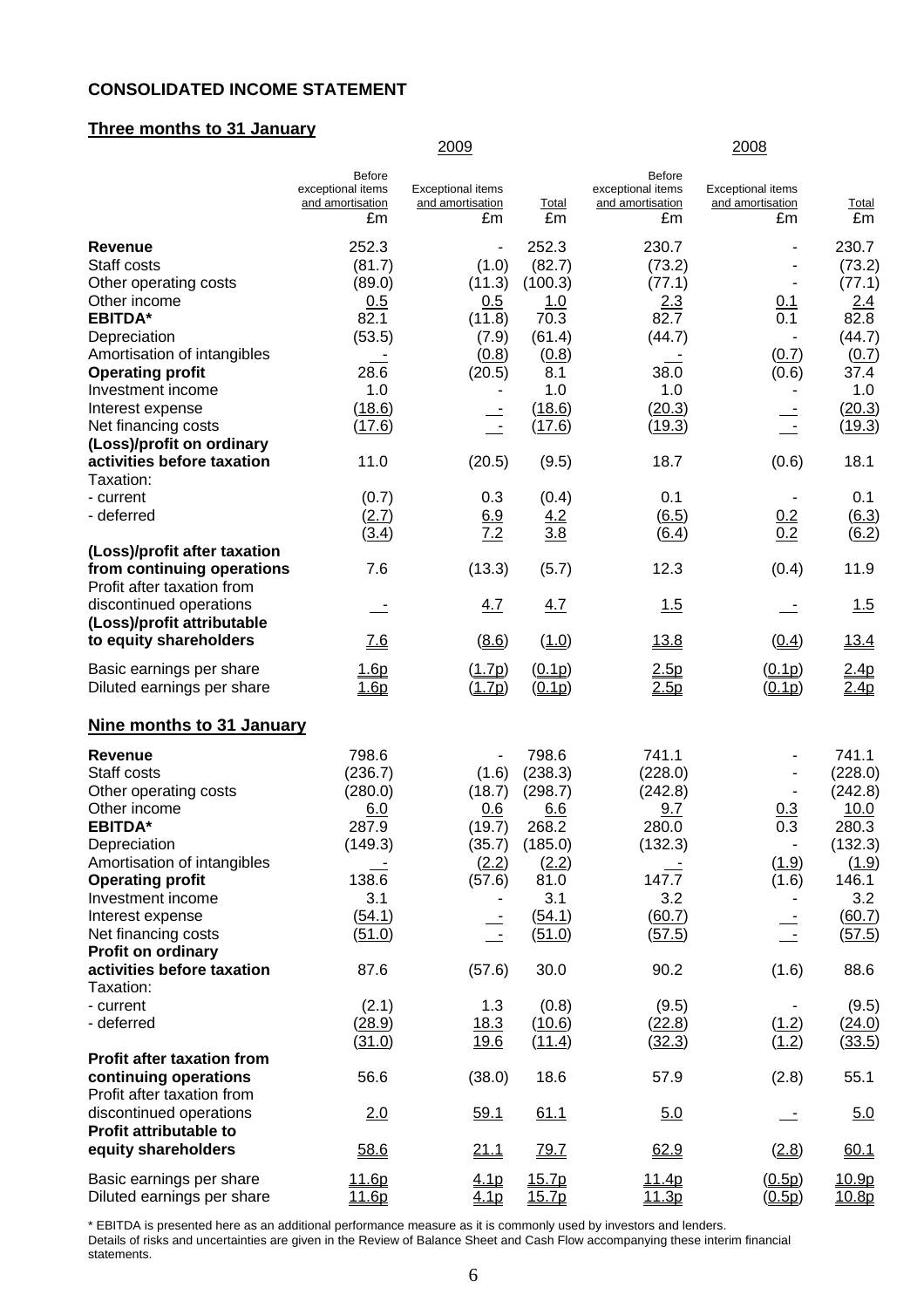# **CONSOLIDATED STATEMENT OF RECOGNISED INCOME AND EXPENSE**

|                                                                            | Three months to<br>31 January |              | Nine months to<br>31 January |             |
|----------------------------------------------------------------------------|-------------------------------|--------------|------------------------------|-------------|
|                                                                            | 2009<br>£m                    | 2008<br>£m   | 2009<br>£m                   | 2008<br>£m  |
| Net (loss)/profit for the period                                           | (1.0)                         | 13.4         | 79.7                         | 60.1        |
| Effect of the limitation on net pension asset recognised                   | (0.3)                         |              | (1.2)                        |             |
| Tax on items taken directly to equity                                      |                               | (4.0)        | (3.7)                        | (0.5)       |
| Foreign currency translation differences<br><b>Total recognised income</b> | <u>23.5</u>                   | 6.7          | 63.2                         | <u> 1.3</u> |
| and expense for the period                                                 | <u>22.2</u>                   | <u> 16.1</u> | <u> 138.0</u>                | 60.9        |

# **CONSOLIDATED MOVEMENTS IN EQUITY SHAREHOLDERS' FUNDS**

|                                                    |              | Three months to<br>31 January |            | Nine months to<br>31 January |
|----------------------------------------------------|--------------|-------------------------------|------------|------------------------------|
|                                                    | 2009         | 2008                          | 2009       | 2008                         |
|                                                    | £m           | £m                            | £m         | £m                           |
| Total recognised income and expense for the period | 22.2         | 16.1                          | 138.0      | 60.9                         |
| Issue of ordinary shares, net of expenses          |              | 0.1                           |            | 0.5                          |
| Re-issue of ordinary shares from treasury          |              |                               | 0.2        |                              |
| Dividends paid                                     |              |                               | (8.4)      | (6.1)                        |
| Share based payments                               | (2.1)        | 2.1                           | (1.1)      | 2.0                          |
| Vesting of share awards                            |              | (1.6)                         |            |                              |
| Own shares purchased by the Company                | (2.2)        | (11.1)                        | (15.7)     | (11.1)                       |
| Own shares purchased by the ESOT                   |              | (0.7)                         | (0.4)      | (1.5)                        |
| Realisation of foreign exchange translation        |              |                               |            |                              |
| differences on Technology disposal                 |              |                               | <u>1.2</u> |                              |
| Net increase in equity shareholders' funds         | 17.9         | 4.9                           | 113.8      | 44.7                         |
| Opening equity shareholders' funds                 | 532.0        | 436.5                         | 436.1      | 396.7                        |
| <b>Closing equity shareholders' funds</b>          | <u>549.9</u> | <u>441.4</u>                  | 549.9      | <u>441.4</u>                 |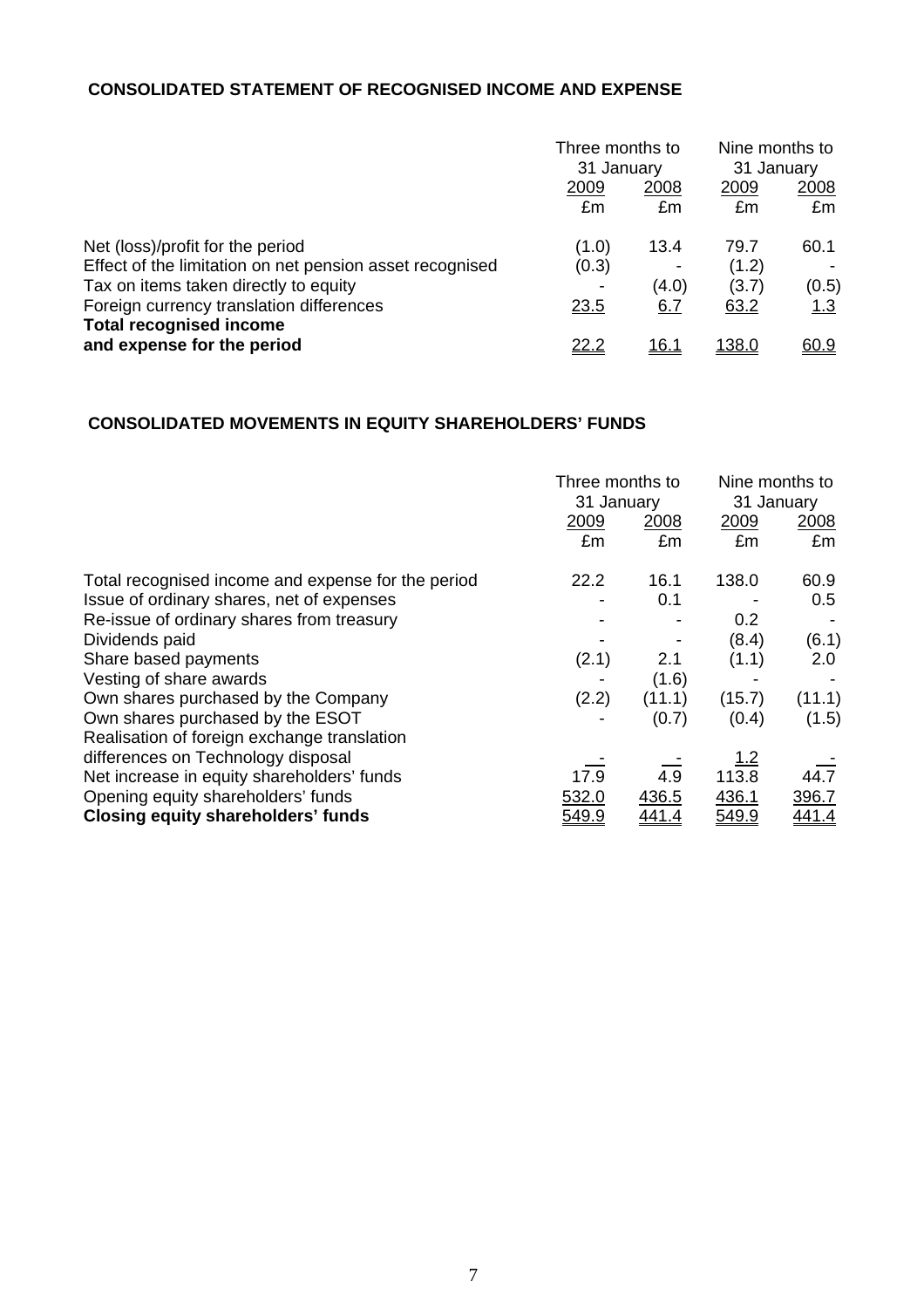# **CONSOLIDATED BALANCE SHEET**

|                                                                |                | 31 January     | 30 April     |
|----------------------------------------------------------------|----------------|----------------|--------------|
|                                                                | 2009           | 2008           | 2008         |
|                                                                | £m             | £m             | £m           |
| <b>Current assets</b>                                          |                |                |              |
| Inventories                                                    | 16.6           | 24.0           | 22.6         |
| Trade and other receivables                                    | 187.8          | 161.1          | 159.9        |
| Current tax asset                                              | 3.0            |                | 2.2          |
| Cash and cash equivalents                                      | 1.8            | <u>2.0</u>     | 1.8          |
|                                                                | 209.2          | 187.1          | 186.5        |
| Assets held for sale                                           | 20.1           |                | 26.8         |
|                                                                | 229.3          | 187.1          | 213.3        |
|                                                                |                |                |              |
| <b>Non-current assets</b>                                      |                |                |              |
| Property, plant and equipment                                  |                |                |              |
| - rental equipment                                             | 1,217.4        | 1,037.7        | 994.0        |
| - other assets                                                 | 162.3          | <u>135.8</u>   | 136.1        |
|                                                                | 1,379.7<br>7.2 | 1,173.5<br>8.7 | 1,130.1      |
| Intangible assets - brand names and other acquired intangibles |                |                | 8.0          |
| Goodwill                                                       | 395.7          | 292.7          | 291.9        |
| Deferred tax asset                                             | 13.1           | 25.6           | 19.6         |
| Defined benefit pension fund surplus                           |                | 5.9            |              |
|                                                                | 1,795.7        | 1,506.4        | 1,449.6      |
| <b>Total assets</b>                                            | <u>2,025.0</u> | 1,693.5        | 1,662.9      |
|                                                                |                |                |              |
| <b>Current liabilities</b>                                     |                |                |              |
| Trade and other payables                                       | 121.7          | 134.9          | 129.1        |
| <b>Current tax liability</b>                                   | 2.8            | 4.3            |              |
| Debt due in less than one year                                 | 7.1            | 7.8            | 7.6          |
| Provisions                                                     | <u>16.1</u>    | <u>12.4</u>    | 9.1          |
|                                                                | 147.7          | 159.4          | 145.8        |
| Liabilities associated with assets classified as held for sale |                |                | <u>6.5</u>   |
|                                                                | 147.7          | 159.4          | 152.3        |
| <b>Non-current liabilities</b>                                 |                |                |              |
| Debt due in more than one year                                 | 1,141.7        | 980.4          | 957.4        |
| <b>Provisions</b>                                              | 32.8           | 18.9           | 18.8         |
| Deferred tax liability                                         | <u> 152.9</u>  | 93.4           | 98.3         |
|                                                                | 1,327.4        | 1,092.7        | 1,074.5      |
|                                                                |                |                |              |
| <b>Total liabilities</b>                                       | 1,475.1        | 1,252.1        | 1,226.8      |
| <b>Equity shareholders' funds</b>                              |                |                |              |
| Share capital                                                  | 56.2           | 56.2           | 56.2         |
| Share premium account                                          | 3.6            | 3.6            | 3.6          |
| Non-distributable reserve                                      | 90.7           | 90.7           | 90.7         |
| Own shares held in treasury by the Company                     | (38.5)         | (11.1)         | (23.3)       |
| Own shares held in treasury through the ESOT                   | (6.3)          | (7.2)          | (7.0)        |
| Cumulative foreign exchange translation differences            | 32.5           | (28.9)         | (28.2)       |
| Retained earnings                                              | <u>411.7</u>   | 338.1          | 344.1        |
| <b>Total equity shareholders' funds</b>                        | 549.9          | <u>441.4</u>   | <u>436.1</u> |
|                                                                |                |                |              |
| Total liabilities and equity shareholders' funds               | 2,025.0        | 1,693.5        | 1,662.9      |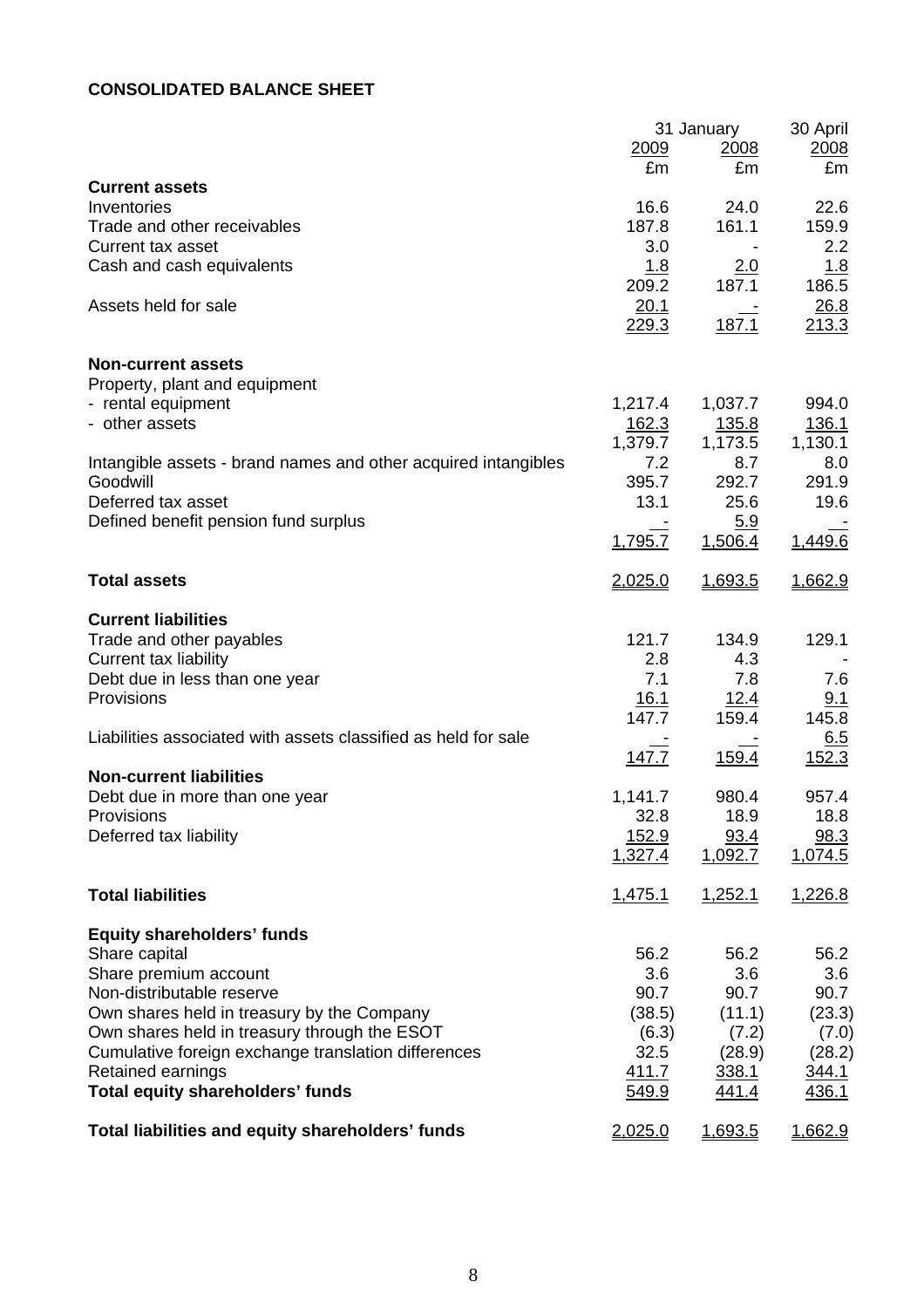# **CONSOLIDATED CASH FLOW STATEMENT**

|                                                         | Nine months to 31 January |         |  |
|---------------------------------------------------------|---------------------------|---------|--|
|                                                         | 2009                      | 2008    |  |
|                                                         | £m                        | £m      |  |
| Cash flows from operating activities                    |                           |         |  |
| Cash generated from operations before exceptional items | 282.4                     | 265.2   |  |
| Exceptional costs paid                                  | (4.1)                     | (8.1)   |  |
| Cash generated from operations                          | 278.3                     | 257.1   |  |
| Financing costs paid                                    | (38.3)                    | (44.9)  |  |
| Tax paid                                                | (1.6)                     | (4.0)   |  |
| Net cash from operating activities                      | 238.4                     | 208.2   |  |
| <b>Cash flows from investing activities</b>             |                           |         |  |
| Disposal/(acquisition) of businesses                    | 89.6                      | (5.9)   |  |
| Payments for property, plant and equipment              | (220.1)                   | (322.4) |  |
| Proceeds on sale of property, plant and equipment       | 53.7                      | 76.6    |  |
| Net cash used in investing activities                   | (76.8)                    | (251.7) |  |
| <b>Cash flows from financing activities</b>             |                           |         |  |
| Drawdown of loans                                       | 133.5                     | 145.2   |  |
| Redemption of loans                                     | (261.2)                   | (77.2)  |  |
| Capital element of finance lease payments               | (10.0)                    | (5.4)   |  |
| Purchase of own shares by the Company                   | (15.7)                    | (11.1)  |  |
| Purchase of own shares by the ESOT                      | (0.4)                     | (1.5)   |  |
| Dividends paid                                          | (8.4)                     | (6.1)   |  |
| Proceeds from issue of ordinary shares                  | 0.2                       | 0.5     |  |
| Net cash (used in)/from financing activities            | (162.0)                   | 44.4    |  |
| (Decrease)/increase in cash and cash equivalents        | (0.4)                     | 0.9     |  |
| Opening cash and cash equivalents                       | 1.8                       | 1.1     |  |
| Effect of exchange rate differences                     | $\frac{0.4}{1.8}$         |         |  |
| Closing cash and cash equivalents                       |                           | 2.0     |  |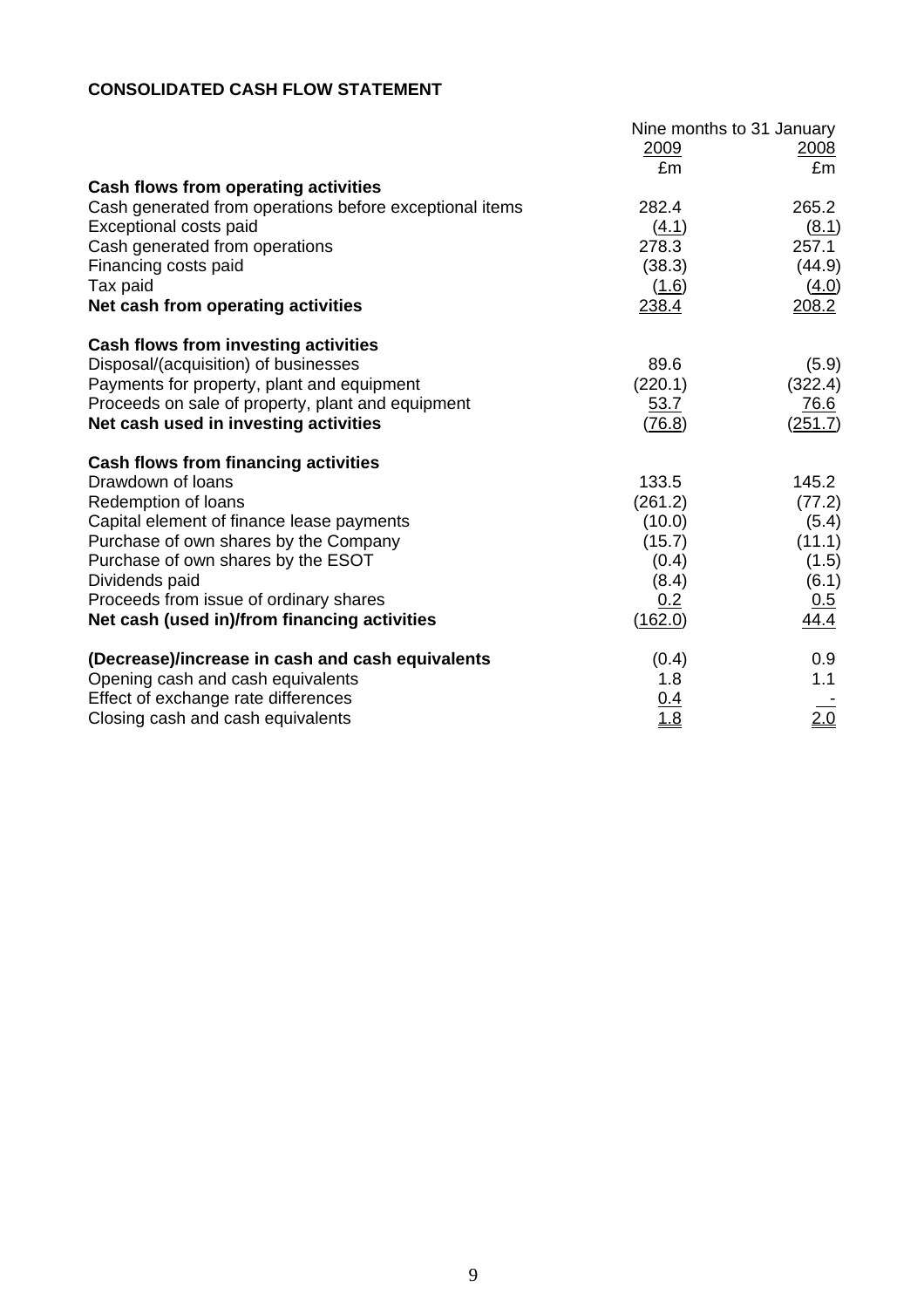#### 1. Basis of preparation

The condensed financial statements for the nine months ended 31 January 2009 were approved by the directors on 2 March 2009. They have been prepared in accordance with International Financial Reporting Standards ('IFRS') (including International Accounting Standard (IAS) 34, Interim Financial Reporting) and the accounting policies set out in the Group's Annual Report and Accounts for the year ended 30 April 2008. They are unaudited and do not constitute statutory accounts within the meaning of Section 435 of the Companies Act 2006.

The statutory accounts for the year ended 30 April 2008 were prepared in accordance with relevant IFRS and have been mailed to shareholders and filed with the Registrar of Companies. The auditors' report on those accounts was unqualified, did not include a reference to any matter to which the auditors drew attention by way of emphasis without qualifying the report and did not contain a statement under section 237 of the Companies Act 1985.

The exchange rates used in respect of the US dollar are:

| Average for the nine months ended 31 January<br>At 31 January |                  |                                            | 2009<br>1.75<br>1.44       | 2008<br>2.02<br>1.99 |
|---------------------------------------------------------------|------------------|--------------------------------------------|----------------------------|----------------------|
|                                                               |                  |                                            |                            |                      |
| 2.<br>Segmental analysis                                      |                  | Operating<br>profit before<br>exceptionals | Exceptional<br>items and   | Operating            |
|                                                               | Revenue          | and amortisation                           | amortisation               | profit               |
| Three months to 31 January<br>2009                            | £m               | £m                                         | £m                         | £m                   |
| Sunbelt                                                       | 208.3            | 28.8                                       | (16.5)                     | 12.3                 |
| A-Plant                                                       | 44.0             | 0.3                                        | (4.0)                      | (3.7)                |
| Corporate costs                                               | 252.3            | (0.5)<br>28.6                              | (20.5)                     | (0.5)<br>8.1         |
| 2008                                                          |                  |                                            |                            |                      |
| Sunbelt                                                       | 179.5            | 34.4                                       | (0.6)                      | 33.8                 |
| A-Plant                                                       | 51.2             | 5.4                                        |                            | 5.4                  |
| Corporate costs                                               | 230.7            | (1.8)<br>38.0                              | (0.6)                      | (1.8)<br><u>37.4</u> |
| Nine months to 31 January                                     |                  |                                            |                            |                      |
| 2009                                                          |                  |                                            |                            |                      |
| Sunbelt                                                       | 645.1            | 128.2                                      | (41.4)                     | 86.8                 |
| A-Plant                                                       | 153.5            | 14.5                                       | (16.2)                     | (1.7)                |
| Corporate costs                                               |                  | (4.1)                                      |                            | <u>(4.1)</u>         |
|                                                               | 798.6            | 138.6                                      | (57.6)                     | <u>81.0</u>          |
| 2008<br>Sunbelt                                               | 581.4            | 132.0                                      |                            | 130.4                |
| A-Plant                                                       | 159.7            | 21.9                                       | (1.6)                      | 21.9                 |
| Corporate costs                                               |                  | (6.2)                                      |                            | $\underline{(6.2)}$  |
|                                                               | <u>741.1</u>     | <u>147.7</u>                               | (1.6)                      | <u>146.1</u>         |
|                                                               | Segment assets   | Cash                                       | <b>Taxation assets</b>     | <b>Total assets</b>  |
| At 31 January 2009                                            |                  |                                            |                            |                      |
| Sunbelt<br>A-Plant                                            | 1,649.4<br>357.4 |                                            |                            | 1,649.4<br>357.4     |
| Central items                                                 | 0.3              |                                            |                            | 18.2                 |
|                                                               | 2,007.1          | 1.8<br>1.8                                 | <u>16.1</u><br><u>16.1</u> | 2,025.0              |
| At 30 April 2008                                              |                  |                                            |                            |                      |
| Sunbelt                                                       | 1,254.4          |                                            |                            | 1,254.4              |
| A-Plant                                                       | 356.9            |                                            |                            | 356.9                |
| <b>Central items</b>                                          | 1.2              | <u>1.8</u>                                 | <u> 21.8</u>               | 24.8                 |
| Continuing operations                                         | 1,612.5          | 1.8                                        | 21.8                       | 1,636.1              |
| <b>Discontinued operations</b>                                | 26.0             |                                            | 0.8                        | 26.8                 |
|                                                               | 1,638.5          | $\frac{1.8}{1.8}$                          | 22.6                       | 1,662.9              |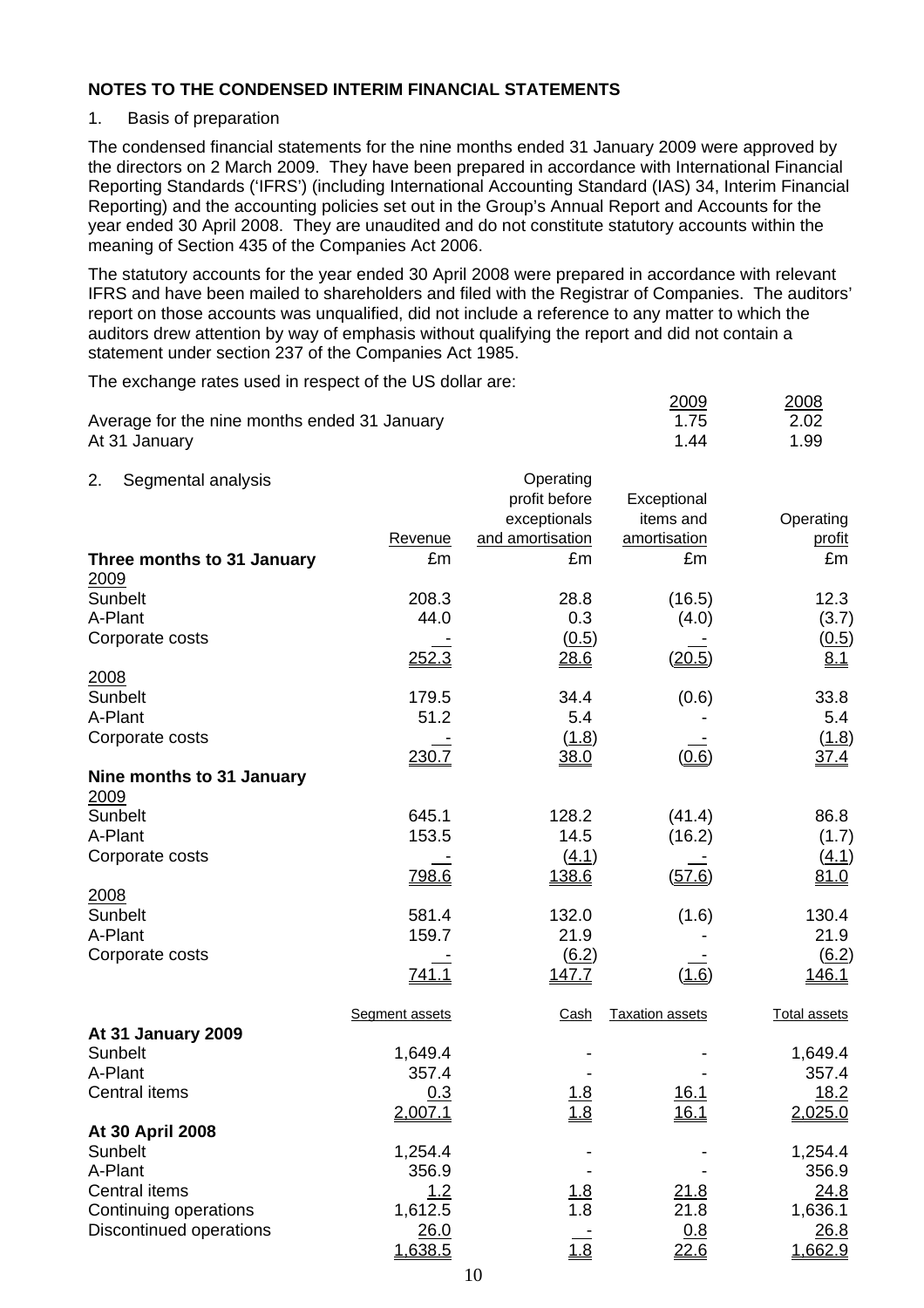# 3. Operating costs

|                                        | <b>Before</b> | 2009         |              | <b>Before</b> | 2008         |              |
|----------------------------------------|---------------|--------------|--------------|---------------|--------------|--------------|
|                                        | exceptional   | Exceptional  |              | exceptional   | Exceptional  |              |
|                                        | items and     | items and    |              | items and     | items and    |              |
|                                        | amortisation  | amortisation | <b>Total</b> | amortisation  | amortisation | <b>Total</b> |
|                                        | £m            | £m           | £m           | £m            | £m           | £m           |
| Three months to 31 January             |               |              |              |               |              |              |
| Staff costs:                           |               |              |              |               |              |              |
| <b>Salaries</b>                        | 74.1          | 1.0          | 75.1         | 66.1          |              | 66.1         |
| Social security costs                  | 6.1           |              | 6.1          | 5.9           |              | 5.9          |
| Other pension costs                    | 1.5           |              | 1.5          | <u> 1.2</u>   |              | <u> 1.2</u>  |
|                                        | 81.7          | 1.0          | 82.7         | 73.2          |              | 73.2         |
| Other operating costs:                 |               |              |              |               |              |              |
| Vehicle costs                          | 19.1          | 0.2          | 19.3         | 17.5          |              | 17.5         |
| Spares, consumables & external repairs | 15.2          | 0.2          | 15.4         | 12.4          |              | 12.4         |
| <b>Facility costs</b>                  | 12.7          | 9.9          | 22.6         | 9.9           |              | 9.9          |
| Other external charges                 | 42.0          | 1.0          | 43.0         | 37.3          |              | 37.3         |
|                                        | 89.0          | 11.3         | 100.3        | <u>77.1</u>   |              | 77.1         |
| Other income:                          |               |              |              |               |              |              |
| Profit on disposal of fixed assets     | (0.5)         | (0.5)        | (1.0)        | (2.3)         | (0.1)        | (2.4)        |
| Depreciation and amortisation:         |               |              |              |               |              |              |
| Depreciation                           | 53.5          | 7.9          | 61.4         | 44.7          |              | 44.7         |
| Amortisation of acquired intangibles   |               | 0.8          | 0.8          |               | 0.7          | 0.7          |
|                                        | 53.5          | 8.7          | 62.2         | 44.7          | 0.7          | 45.4         |
|                                        | 223.7         | 20.5         | 244.2        | 192.7         | 0.6          | 193.3        |
| Nine months to 31 January              |               |              |              |               |              |              |
| Staff costs:                           |               |              |              |               |              |              |
| <b>Salaries</b>                        | 215.4         | 1.6          | 217.0        | 207.0         |              | 207.0        |
| Social security costs                  | 17.0          |              | 17.0         | 17.2          |              | 17.2         |
| Other pension costs                    | 4.3           |              | 4.3          | 3.8           |              | 3.8          |
|                                        | 236.7         | 1.6          | 238.3        | 228.0         |              | 228.0        |
| Other operating costs:                 |               |              |              |               |              |              |
| Vehicle costs                          | 66.0          | 0.2          | 66.2         | 53.9          |              | 53.9         |
| Spares, consumables & external repairs | 47.0          | 1.5          | 48.5         | 40.7          |              | 40.7         |
| <b>Facility costs</b>                  | 34.5          | 14.4         | 48.9         | 30.0          |              | 30.0         |
| Other external charges                 | 132.5         | 2.6          | 135.1        | 118.2         |              | <u>118.2</u> |
|                                        | 280.0         | 18.7         | 298.7        | <u>242.8</u>  |              | 242.8        |
| Other income:                          |               |              |              |               |              |              |
| Profit on disposal of fixed assets     | (6.0)         | (0.6)        | (6.6)        | (9.7)         | (0.3)        | (10.0)       |
| Depreciation and amortisation:         |               |              |              |               |              |              |
| Depreciation                           | 149.3         | 35.7         | 185.0        | 132.3         |              | 132.3        |
| Amortisation of acquired intangibles   |               | 2.2          | 2.2          |               | <u>1.9</u>   | 1.9          |
|                                        | 149.3         | <u>37.9</u>  | 187.2        | 132.3         | 1.9          | <u>134.2</u> |
|                                        | 660.0         | 57.6         | 717.6        | 593.4         | 1.6          | 595.0        |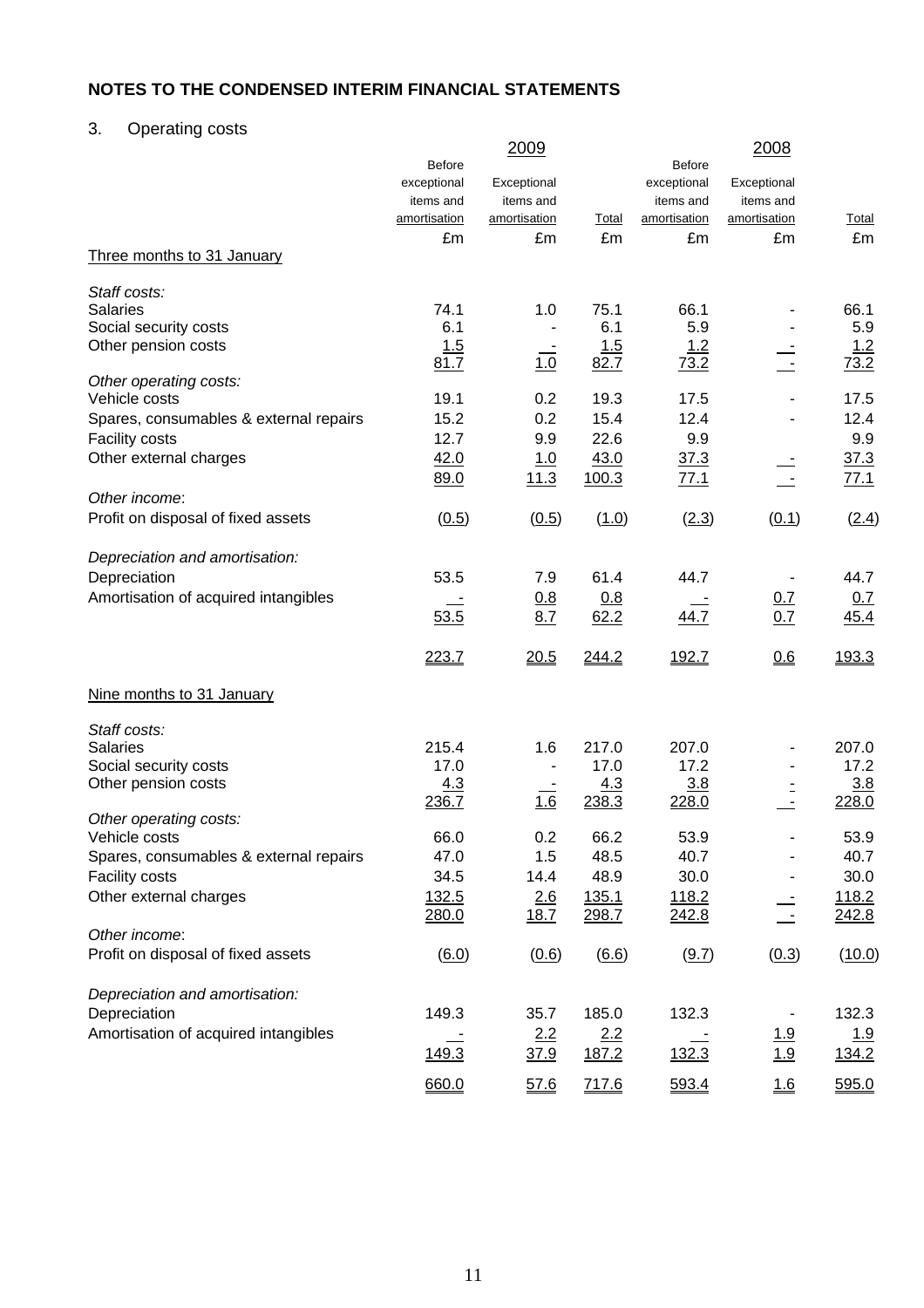#### 4. Exceptional items and amortisation

'Exceptional items' are those items of financial performance that are material and non-recurring in nature. Amortisation relates to the periodic write off of acquired intangible assets. The Group believes these items should be disclosed separately within the consolidated income statement to assist in the understanding of the financial performance of the Group.Exceptional items and amortisation are excluded from underlying profit and earnings per share and are set out below:

|                                                          | Three months to<br>31 January |              | Nine months to<br>31 January |              |
|----------------------------------------------------------|-------------------------------|--------------|------------------------------|--------------|
|                                                          | 2009<br>£m                    | 2008<br>£m   | 2009<br>£m                   | 2008<br>£m   |
| US cost reduction programme                              | (16.1)                        |              | (39.9)                       |              |
| UK cost reduction programme                              | (4.1)                         |              | (16.1)                       |              |
| Profit on sale of property from closed sites             | 0.5                           | 0.1          | 0.6                          | 0.3          |
| Gain on sale of Ashtead Technology                       |                               |              | 66.2                         |              |
| Taxation on exceptional items                            | <u>11.5</u>                   |              | 11.7                         | <u>(1.8)</u> |
| Total exceptional items                                  | (8.2)                         | 0.1          | 22.5                         | (1.5)        |
| Amortisation of acquired intangibles (net of tax credit) | (0.4)                         | <u>(0.5)</u> | (1.4)                        | <u>(1.3)</u> |
|                                                          | (8.6)                         | <u>(0.4)</u> | <u>21.1</u>                  | <u>(2.8)</u> |

The US and UK cost reduction programmes relate to store closures, fleet downsizing and other cost reduction measures being taken in advance of expected lower demand for our equipment. The principal costs relate to impairment of rental fleet as a result of the accelerated disposal programme and vacant property costs and the impairment of leasehold improvements at profit centres that will be closed. The gain on Ashtead Technology arose on the sale of that business (refer note 13).

The items detailed in the table above are presented in the income statement as follows:

|                                                               | Three months to<br>31 January |              | Nine months to<br>31 January |              |
|---------------------------------------------------------------|-------------------------------|--------------|------------------------------|--------------|
|                                                               | 2009                          | 2008         | 2009                         | 2008         |
|                                                               | £m                            | £m           | £m                           | £m           |
| Staff costs                                                   | (1.0)                         |              | (1.6)                        |              |
| Other operating costs                                         | (11.3)                        |              | (18.7)                       |              |
| Other income                                                  | 0.5                           | 0.1          | 0.6                          | 0.3          |
| Depreciation                                                  | (7.9)                         |              | (35.7)                       |              |
| Amortisation of acquired intangibles                          | (0.8)                         | (0.7)        | <u>(2.2)</u>                 | (1.9)        |
| Charged in arriving at operating profit and profit before tax | (20.5)                        | (0.6)        | (57.6)                       | (1.6)        |
| Taxation                                                      | <u>7.2</u>                    | 0.2          | <u>19.6</u>                  | <u>(1.2)</u> |
|                                                               | (13.3)                        | (0.4)        | (38.0)                       | (2.8)        |
| Profit after taxation from discontinued operations            | <u>4.7</u>                    |              | <u>59.1</u>                  |              |
|                                                               | (8.6)                         | <u>(0.4)</u> | 21.1                         | (2.8)        |

The exceptional depreciation charge relates to the impairment of rental equipment to be sold during the accelerated disposal programme and the impairment of leasehold improvements at closed sites.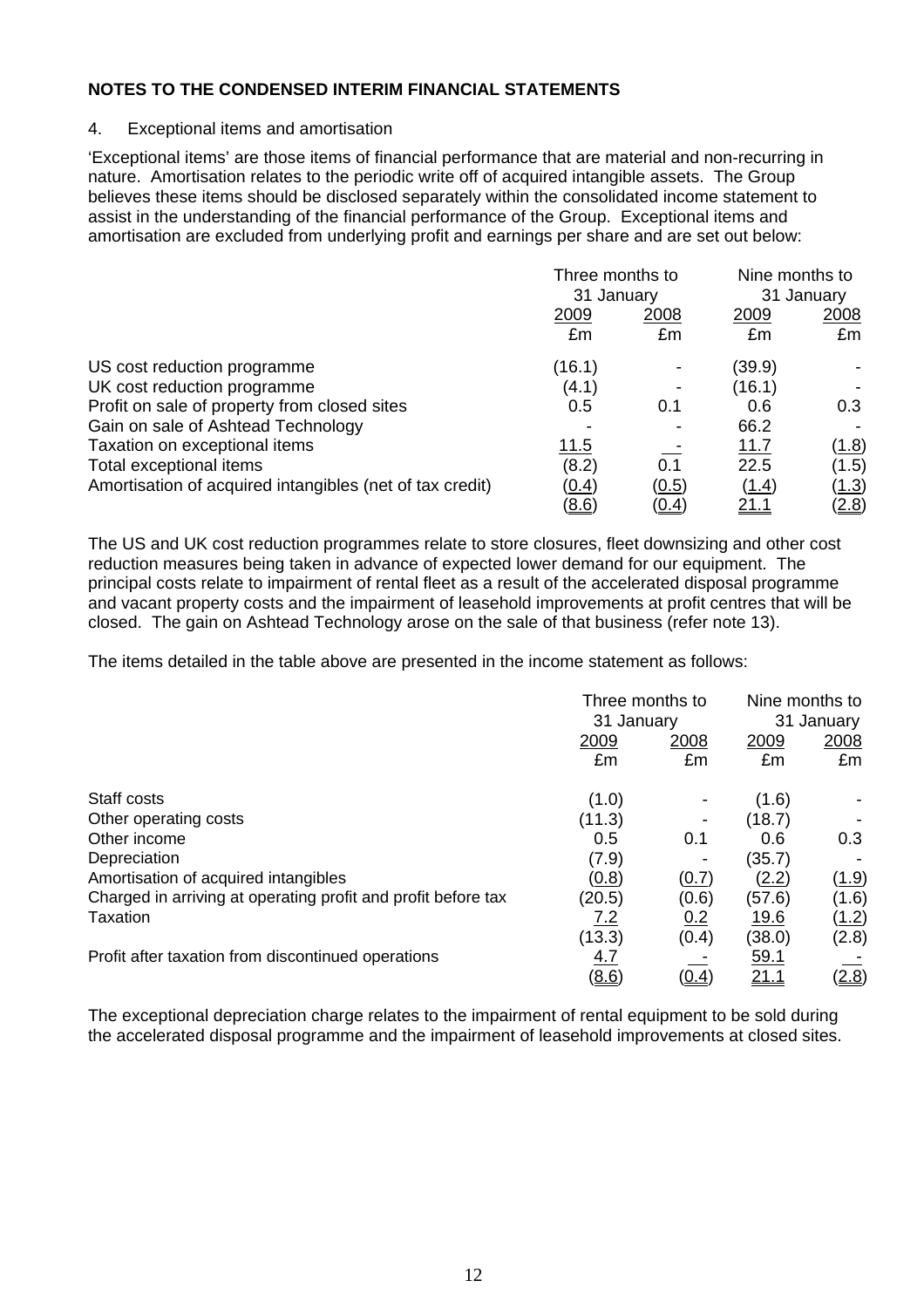5. Net financing costs

|                                                  | Three months to   |                   |                   | Nine months to    |  |
|--------------------------------------------------|-------------------|-------------------|-------------------|-------------------|--|
|                                                  | 31 January        |                   |                   | 31 January        |  |
|                                                  | 2009              | 2008              | <u>2009</u>       | 2008              |  |
|                                                  | £m                | £m                | £m                | £m                |  |
| Investment income:                               |                   |                   |                   |                   |  |
| Expected return on assets of defined benefit     |                   |                   |                   |                   |  |
| pension plan                                     |                   |                   |                   |                   |  |
| Total investment income                          | $\frac{1.0}{1.0}$ | <u>1.0</u><br>1.0 | $\frac{3.1}{3.1}$ | $\frac{3.2}{3.2}$ |  |
| Interest expense:                                |                   |                   |                   |                   |  |
| Bank interest payable                            | 5.0               | 9.8               | 17.8              | 28.6              |  |
| Interest on second priority senior secured notes | 11.5              | 8.7               | 30.4              | 26.4              |  |
| Interest payable on finance leases               | 0.2               | 0.2               | 0.6               | 0.9               |  |
| Non-cash unwind of discount on defined benefit   |                   |                   |                   |                   |  |
| pension plan liabilities                         | 0.8               | 0.7               | 2.3               | 2.2               |  |
| Non-cash unwind of discount on self              |                   |                   |                   |                   |  |
| insurance provisions                             | 0.4               | 0.4               | 1.0               | 0.9               |  |
| Amortisation of deferred costs of debt raising   | <u>0.7</u>        | <u>0.5</u>        | 2.0               | 1.7               |  |
| Total interest expense                           | 18.6              | 20.3              | 54.1              | 60.7              |  |
| Net financing costs                              | <u> 17.6</u>      | <u>19.3</u>       | <u>51.0</u>       | <u>57.5</u>       |  |

#### 6. Taxation

The tax charge for the period has been computed using an estimated effective rate for the year of 40% in the US (2008: 40%) and 28% in the UK (2008: 31%) applied to the profit before tax, exceptional items and amortisation of acquired intangibles. The blended effective rate for the Group as a whole is 35%.

The tax charge of £31.0m (2008: £32.3m) on the underlying pre-tax profit of £87.6m (2008: £90.2m) from continuing operations consists of current tax of £1.3m relating to the UK (2008: £nil), current tax of £0.8m relating to the US (2008: £9.5m), deferred tax of £8.6m relating to the UK (2008: £11.8m) and deferred tax of £20.3m relating to the US (2008: £11.0m). In addition, the tax credit of £19.6m (2008: charge of £1.2m) on exceptional costs (including amortisation) of £57.6m (2008: £1.6m) relating to continuing operations consists of current tax credit of £1.3m relating to the UK (2008: £nil), a deferred tax credit of £2.4m (2008: charge of £1.9m) relating to the UK and a deferred tax credit of £15.9m (2008: £0.7m) relating to the US.

Tax on discontinued operations is discussed in note 13.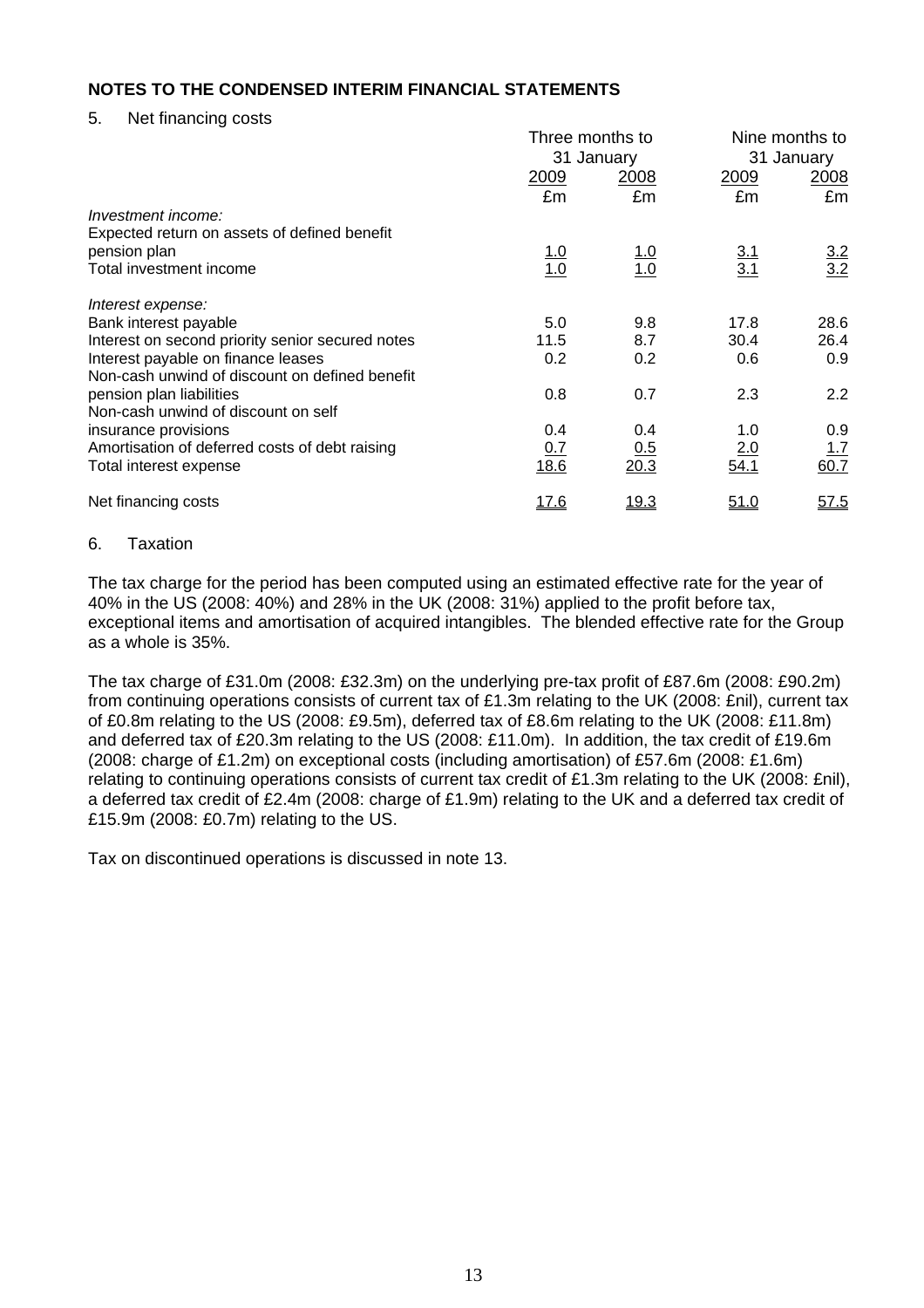## 7. Earnings per share

Basic and diluted earnings per share for the three and nine months ended 31 January 2009 have been calculated based on the profit for the relevant period and on the weighted average number of ordinary shares in issue during that period (excluding shares held in treasury and by the ESOT over which dividends have been waived). Diluted earnings per share is computed using the result for the relevant period and the diluted number of shares (ignoring any potential issue of ordinary shares which would be anti-dilutive).

These are calculated as follows:

|                                                               |                       | Three months to  |                   | Nine months to        |
|---------------------------------------------------------------|-----------------------|------------------|-------------------|-----------------------|
|                                                               | 31 January            |                  |                   | 31 January            |
|                                                               | 2009                  | 2008             | <u>2009</u>       | <u>2008</u>           |
| Profit/(loss) for the financial period (£m)                   |                       |                  |                   |                       |
| From continuing operations                                    | (5.7)                 | 11.9             | 18.6              | 55.1                  |
| From discontinued operations                                  | 4.7                   | <u>1.5</u>       | <u>61.1</u>       | 5.0                   |
| From continuing and discontinued operations                   | <u>(1.0)</u>          | 13.4             | 79.7              | 60.1                  |
| Weighted average number of shares (m)<br>- basic<br>- diluted | 500.3<br><u>500.8</u> | 551.6<br>552.6   | 506.6<br>507.3    | <u>552.1</u><br>555.0 |
| Basic earnings per share                                      |                       |                  |                   |                       |
| From continuing operations                                    | (1.0p)                | 2.1 <sub>p</sub> | 3.7 <sub>p</sub>  | 10.0 <sub>p</sub>     |
| From discontinued operations                                  | 0.9 <sub>p</sub>      | 0.3p             | <u>12.0p</u>      | 0.9 <sub>p</sub>      |
| From continuing and discontinued operations                   | (0.1p)                | 2.4p             | <u>15.7p</u>      | <u>10.9p</u>          |
| Diluted earnings per share                                    |                       |                  |                   |                       |
| From continuing operations                                    | (1.0p)                | 2.1 <sub>p</sub> | 3.7 <sub>p</sub>  | 9.9 <sub>p</sub>      |
| From discontinued operations                                  | 0.9 <sub>p</sub>      | 0.3p             | <u>12.0p</u>      | 0.9 <sub>p</sub>      |
| From continuing and discontinued operations                   | (0.1p)                | <u>2.4p</u>      | 15.7 <sub>p</sub> | 10.8p                 |

Underlying earnings per share (defined in any period as the earnings before exceptional items, amortisation of acquired intangibles and fair value remeasurements for that period divided by the weighted average number of shares in issue in that period) and cash tax earnings per share (defined in any period as underlying earnings before other deferred taxes divided by the weighted average number of shares in issue in that period) may be reconciled to the basic earnings per share as follows:

|                                                                            | Three months to<br>31 January |                  | Nine months to<br>31 January |                   |
|----------------------------------------------------------------------------|-------------------------------|------------------|------------------------------|-------------------|
|                                                                            | 2009                          | 2008             | 2009                         | 2008              |
| Basic earnings per share<br>Exceptional items and amortisation of acquired | (0.1p)                        | 2.4 <sub>p</sub> | 15.7p                        | 10.9 <sub>p</sub> |
| intangibles                                                                | 4.1 <sub>p</sub>              | 0.1 <sub>p</sub> | (1.7p)                       | 0.6p              |
| Tax on exceptional items and amortisation                                  | (2.4p)                        |                  | (2.4p)                       | (0.1p)            |
| Underlying earnings per share                                              | 1.6p                          | 2.5p             | 11.6p                        | 11.4p             |
| Other deferred tax                                                         | 0.5p                          | <u>1.3p</u>      | 5.8p                         | 4.5p              |
| Cash tax earnings per share                                                | <u>2.1p</u>                   | 3.8p             | <u>17.4p</u>                 | <u>15.9p</u>      |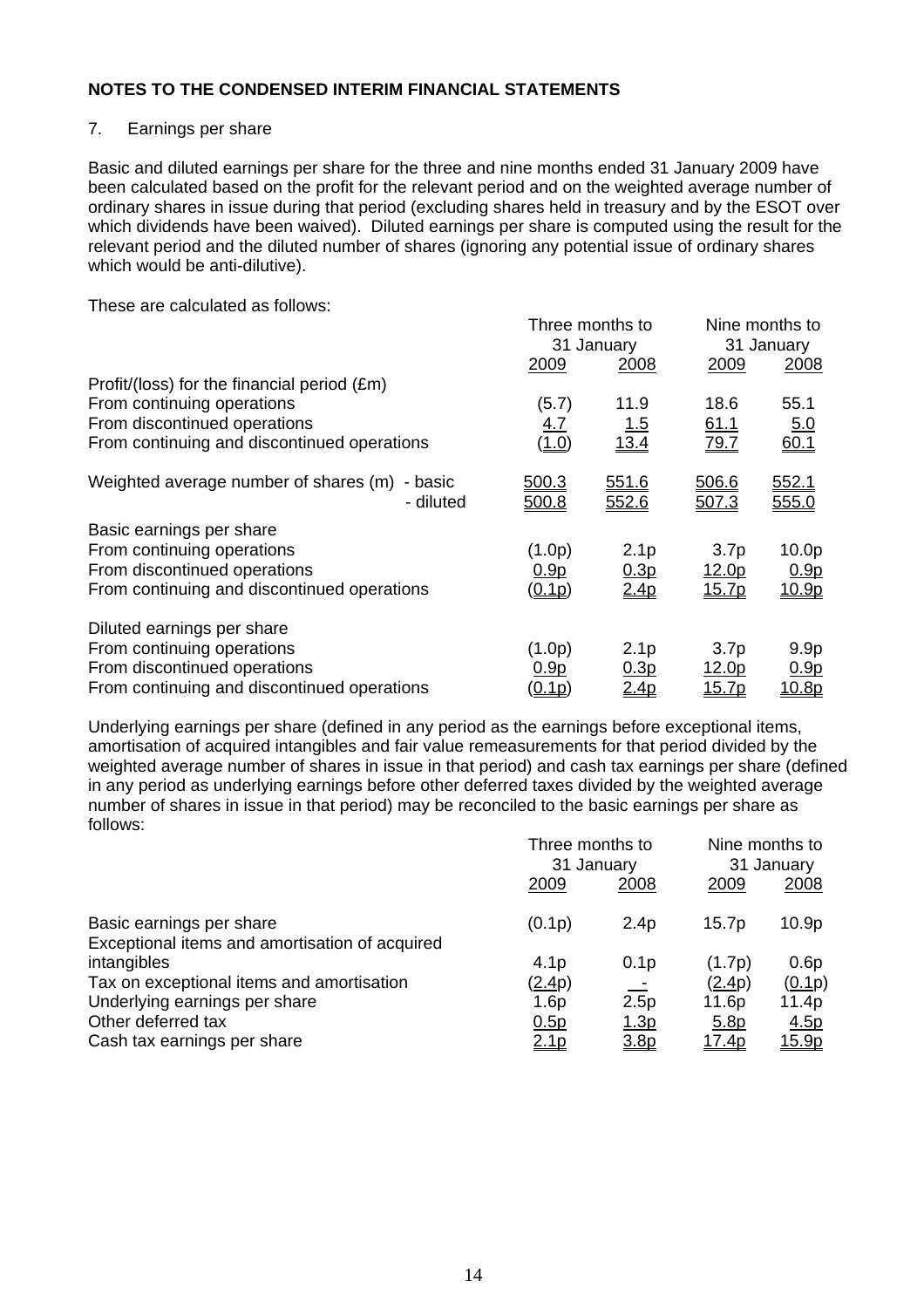## 8. Dividends

During the period, a final dividend in respect of the year ended 30 April 2008 of 1.675p (2007: 1.1p) per share was paid to shareholders.

## 9. Property, plant and equipment

|                                  | 2009           |                |           | 2008             |
|----------------------------------|----------------|----------------|-----------|------------------|
|                                  | Rental         |                | Rental    |                  |
|                                  | equipment      | <b>Total</b>   | equipment | <u>Total</u>     |
| Net book value                   | £m             | £m             | £m        | £m               |
| At 1 May                         | 994.0          | 1,130.1        | 920.6     | 1,048.0          |
| Exchange difference              | 256.2          | 286.8          | 3.3       | 3.7              |
| <b>Reclassifications</b>         | (0.4)          |                | (0.2)     | 0.1              |
| <b>Additions</b>                 | 206.2          | 234.0          | 272.1     | 301.2            |
| Acquisitions                     |                |                | 3.3       | 3.3 <sub>2</sub> |
| <b>Disposals</b>                 | (43.6)         | (48.5)         | (42.3)    | (46.3)           |
| Depreciation                     | (157.3)        | (185.0)        | (119.1)   | (136.5)          |
| Transfer to assets held for sale | (37.7)         | (37.7)         |           |                  |
| At 31 January                    | <u>1,217.4</u> | <u>1,379.7</u> | 1.037.    | <u>1,173.5</u>   |

Included in depreciation is an impairment charge of £35.7m (see note 4).

## 10. Called up share capital

Ordinary shares of 10p each:

|                                    | 2009<br>Number | 2008<br>Number | 2009<br>£m  | <u>2008</u><br>£m |
|------------------------------------|----------------|----------------|-------------|-------------------|
| Authorised                         | 900,000,000    | 900,000,000    | 90.0        | 90.0              |
| Allotted, called up and fully paid | 561,572,726    | 561,572,726    | <u>56.2</u> | 56.2              |

Since 30 April 2008, the Company has purchased 27,288,283 shares at a total cost of £15.7m, which are held in treasury and the ESOT has purchased 471,377 shares at a total cost of £0.4m. In addition, during the period, 675,559 ordinary shares of 10p each were re-issued out of treasury at an average price of 23p per share raising £0.2m.

## 11. Statement of changes in shareholders' equity

|                                 | Share<br>capital<br>£m | Share<br>premium<br>£m | <b>Non</b><br>distributable<br>reserves<br>£m | Treasury<br>stock        | Own<br>shares<br>held by<br><b>ESOT</b><br>£m | foreign<br>exchange<br>translation<br>differences<br>£m | Distributable<br>reserves<br>£m | Total<br>£m | 31<br>January<br>2008<br>£m |
|---------------------------------|------------------------|------------------------|-----------------------------------------------|--------------------------|-----------------------------------------------|---------------------------------------------------------|---------------------------------|-------------|-----------------------------|
| Total recognised                |                        |                        |                                               |                          |                                               |                                                         |                                 |             |                             |
| income and expense              |                        |                        |                                               |                          |                                               | 59.5                                                    | 78.5                            | 138.0       | 60.9                        |
| Shares issued/re-issued         |                        |                        |                                               | 0.5                      |                                               |                                                         | (0.3)                           | 0.2         | 0.5                         |
| Dividends paid                  |                        |                        |                                               | $\overline{\phantom{a}}$ |                                               | $\overline{\phantom{a}}$                                | (8.4)                           | (8.4)       | (6.1)                       |
| Share based payments            |                        |                        |                                               | $\overline{\phantom{a}}$ |                                               | $\overline{\phantom{a}}$                                | (1.1)                           | (1.1)       | 2.0                         |
| Vesting of share awards         |                        |                        |                                               |                          | 1.1                                           | $\overline{\phantom{a}}$                                | (1.1)                           |             | $\overline{\phantom{a}}$    |
| Own shares purchased            |                        |                        |                                               | (15.7)                   | (0.4)                                         |                                                         | $\overline{\phantom{0}}$        | (16.1)      | (12.6)                      |
| Realisation of foreign exchange |                        |                        |                                               |                          |                                               |                                                         |                                 |             |                             |
| translation differences         |                        |                        |                                               |                          |                                               | 12                                                      |                                 | <u>1.2</u>  |                             |
| Net changes in                  |                        |                        |                                               |                          |                                               |                                                         |                                 |             |                             |
| shareholders' equity            |                        |                        |                                               | (15.2)                   | 0.7                                           | 60.7                                                    | 67.6                            | 113.8       | 44.7                        |
| Opening shareholders' equity    | 56.2                   | 3.6                    | 90.7                                          | (23.3)                   | (7.0)                                         | (28.2)                                                  | 344.1                           | 436.1       | 396.7                       |
| Closing shareholders' equity    | 56.2                   | 3.6                    | 90.7                                          | (38.5)                   | (6.3)                                         | 32.5                                                    | <u>411.7</u>                    | 549.9       | 441.4                       |

Cumulative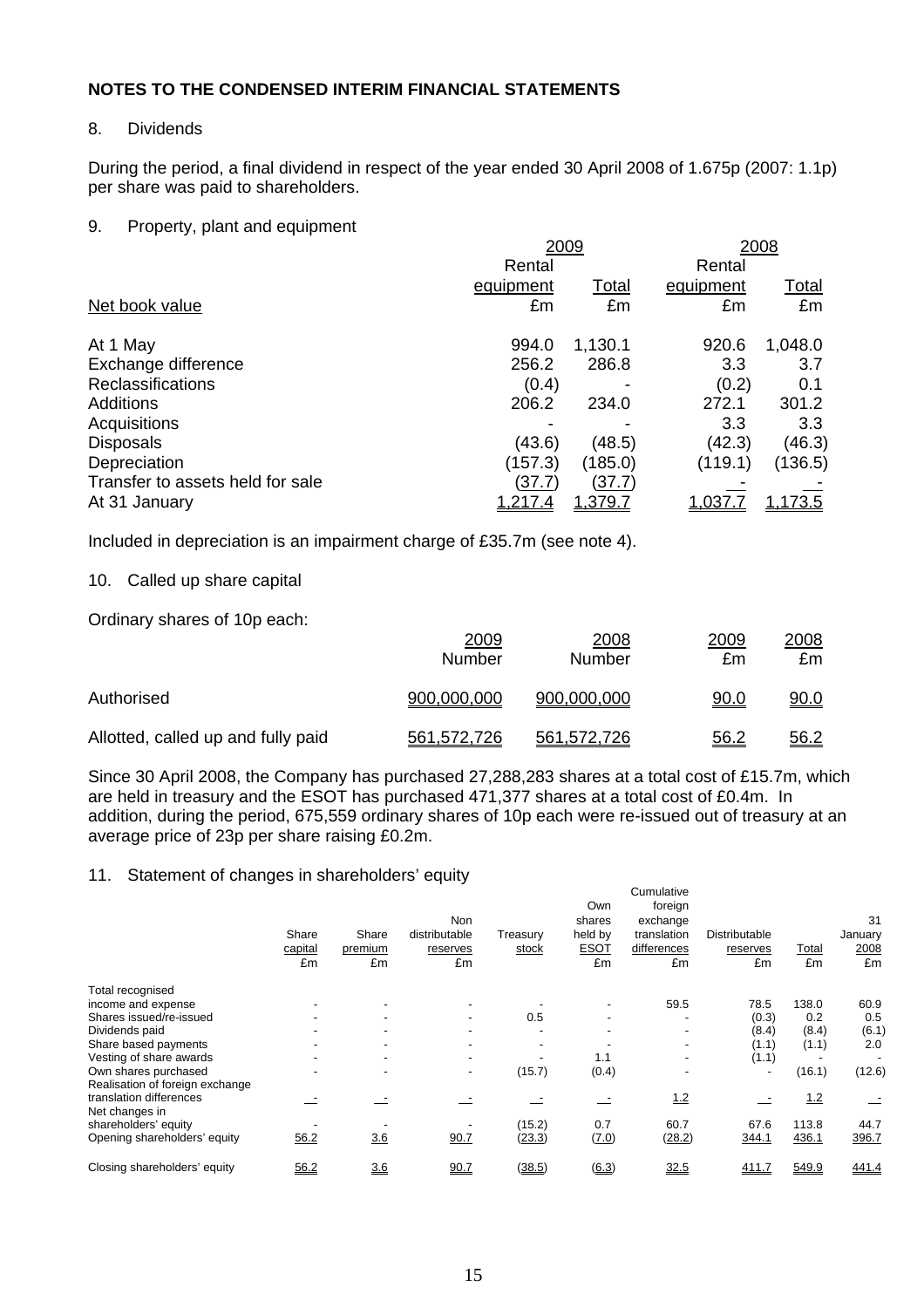| Notes to the cash flow statement<br>12.                                                                                                                 |                     |                              |                    |                                    | Nine months to<br>31 January    |
|---------------------------------------------------------------------------------------------------------------------------------------------------------|---------------------|------------------------------|--------------------|------------------------------------|---------------------------------|
| a) Cash flow from operating activities                                                                                                                  |                     |                              |                    | 2009<br>£m                         | <u> 2008 </u><br>£m             |
| Operating profit before exceptional items and amortisation:                                                                                             |                     |                              |                    |                                    |                                 |
| - continuing operations<br>- discontinued operations                                                                                                    |                     |                              |                    | 138.6<br>2.8                       | 147.7<br><u>7.3</u>             |
|                                                                                                                                                         |                     |                              |                    | 141.4                              | 155.0                           |
| Depreciation:<br>- continuing operations                                                                                                                |                     |                              |                    | 149.3                              | 132.3                           |
| - discontinued operations<br>EBITDA before exceptional items                                                                                            |                     |                              |                    | 290.7                              | 4.2<br>291.5                    |
| Profit on disposal of property, plant and equipment                                                                                                     |                     |                              |                    | (6.0)                              | (10.2)                          |
| Decrease in inventories                                                                                                                                 |                     |                              |                    | 8.0                                | 0.4                             |
| Decrease/(increase) in trade and other receivables                                                                                                      |                     |                              |                    | 19.4                               | (7.6)                           |
| Decrease in trade and other payables                                                                                                                    |                     |                              |                    | (30.5)                             | (11.8)                          |
| Exchange difference<br>Other non-cash movements                                                                                                         |                     |                              |                    | 2.1<br>(1.3)                       | 1.0<br>1.9                      |
| Cash generated from operations before exceptional items                                                                                                 |                     |                              |                    | <u> 282.4</u>                      | 265.2                           |
| b) Reconciliation to net debt                                                                                                                           |                     |                              |                    |                                    |                                 |
| Decrease/(increase) in cash in the period<br>(Decrease)/increase in debt through cash flow<br>Change in net debt from cash flows<br>Exchange difference |                     |                              |                    | 0.4<br>(137.7)<br>(137.3)<br>317.5 | (0.9)<br>62.6<br>61.7<br>6.8    |
| Non-cash movements:<br>- deferred costs of debt raising                                                                                                 |                     |                              |                    | 2.0                                | 1.7                             |
| - capital element of new finance leases<br>Movement in net debt in the period                                                                           |                     |                              |                    | 1.6<br>183.8                       | 0.1<br>70.3                     |
| Opening net debt<br>Closing net debt                                                                                                                    |                     |                              |                    | 963.2<br><u>1.147.0</u>            | 915.9<br>986.2                  |
| Analysis of net debt                                                                                                                                    |                     |                              |                    |                                    |                                 |
|                                                                                                                                                         | 1 May<br>2008<br>£m | Exchange<br>difference<br>£m | Cash<br>flow<br>£m | Non-cash<br>movements<br>£m        | 31 January<br><u>2009</u><br>£m |
| Cash<br>Debt due within 1 year                                                                                                                          | (1.8)<br>7.6        | (0.4)<br>2.2                 | 0.4<br>(4.5)       | 1.8                                | (1.8)<br>7.1                    |

Debt due after 1 year  $\frac{957.4}{1.315.7}$  (133.2) 1.8 1,141.7 Total net debt 963.2 317.5 (137.3) 3.6 1,147.0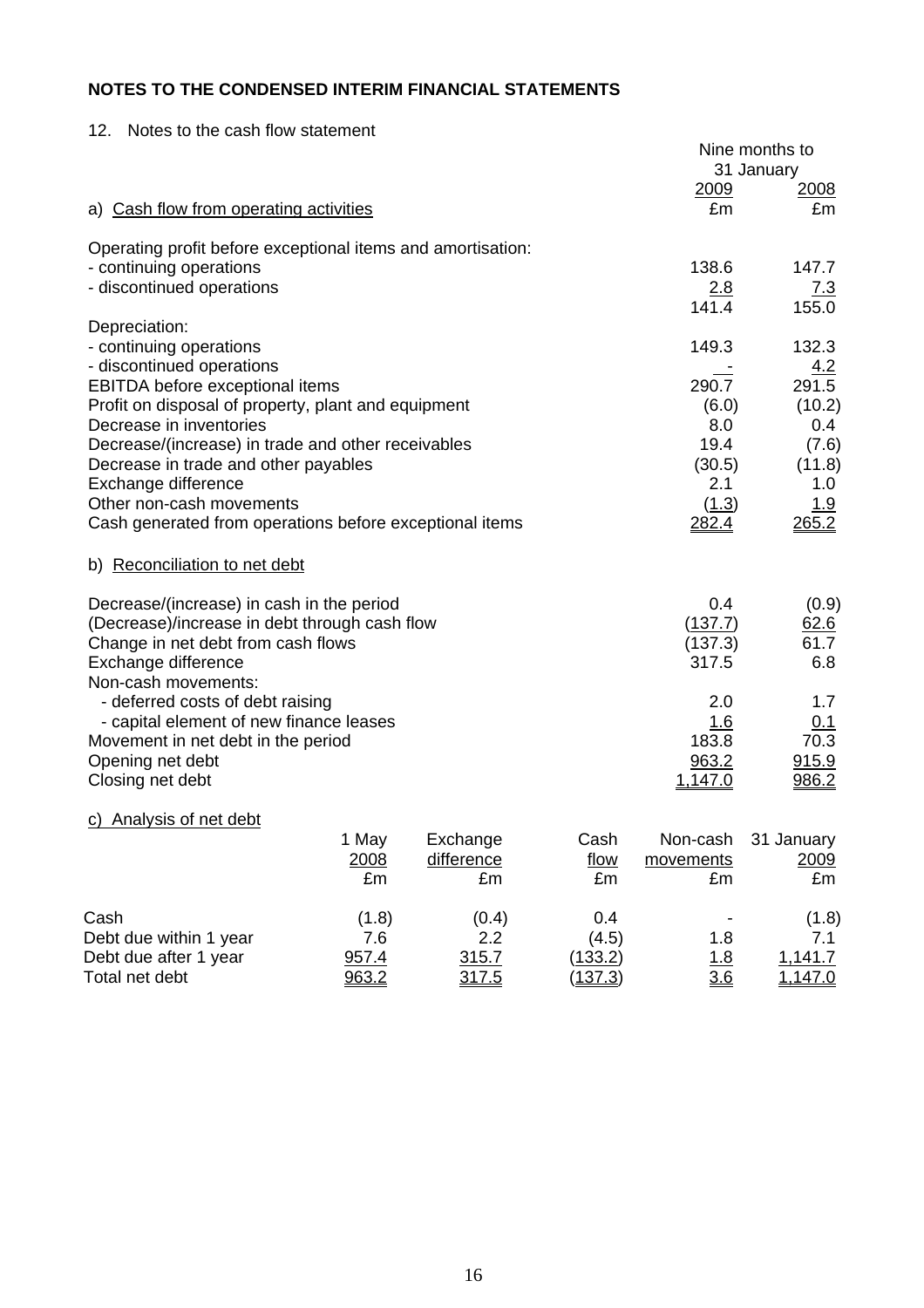## 13. Disposal of Ashtead Technology

The Group sold its Ashtead Technology division on 26 June 2008 for a cash consideration of £96.0m which has been applied to reduce outstanding debt. Ashtead Technology has been accounted for as a discontinued operation and accordingly the after tax profit for the period from its operations and the gain on the sale of its assets and liabilities has been shown as a single line item within the Group's income statement. The profit after taxation from operations of the business sold comprises:

|                                                    | Two months to<br>30 June | Nine months to<br>31 January |
|----------------------------------------------------|--------------------------|------------------------------|
|                                                    | 2008                     | 2008                         |
|                                                    | £m                       | £m                           |
| Revenue                                            | 4.7                      | 19.6                         |
| Operating costs                                    | (1.9)                    | (8.6)                        |
| Other income                                       |                          | 0.5                          |
| <b>EBITDA</b>                                      | 2.8                      | 11.5                         |
| Depreciation                                       |                          | (4.2)                        |
| Operating profit                                   | 2.8                      | 7.3                          |
| Net financing costs                                |                          |                              |
| Profit before taxation from operations             | 2.8                      | 7.3                          |
| Taxation                                           | (0.8)                    | <u>(2.3)</u>                 |
| Profit after taxation from operations              | 2.0                      | 5.0                          |
| Gain on sale of Ashtead Technology, after taxation | 59.1                     |                              |
| Profit after taxation from discontinued operations | <u>61.1</u>              | 5.0                          |

The £0.8m tax charge consists of a deferred tax charge of £0.4m (2008: £1.3m) relating to the UK, a deferred tax charge of £0.3m relating to the US (2008: £0.8m) and a current tax charge of £0.1m (2008: £0.2m) relating to Singapore.

The assets and liabilities of Ashtead Technology as at the date of disposal were:

|                                                  | At 26 June 2008 |             |
|--------------------------------------------------|-----------------|-------------|
|                                                  | £m              | £m          |
| <b>Assets</b>                                    |                 |             |
| Cash and cash equivalents                        |                 | 2.8         |
| Inventories                                      |                 | 0.1         |
| Trade and other receivables                      |                 | 5.8         |
| <b>Taxation assets</b>                           |                 | 0.8         |
| Property, plant and equipment - rental equipment | 18.9            |             |
| - other assets                                   | 0.3             |             |
| Goodwill                                         |                 | 19.2<br>2.0 |
| Total assets of the disposal group               |                 | 30.7        |
| Liabilities                                      |                 |             |
| Trade and other payables                         |                 | 4.6         |
| <b>Taxation liabilities</b>                      |                 | 2.9         |
| Total liabilities of the disposal group          |                 | 7.5         |
| Net assets                                       |                 | 23.2        |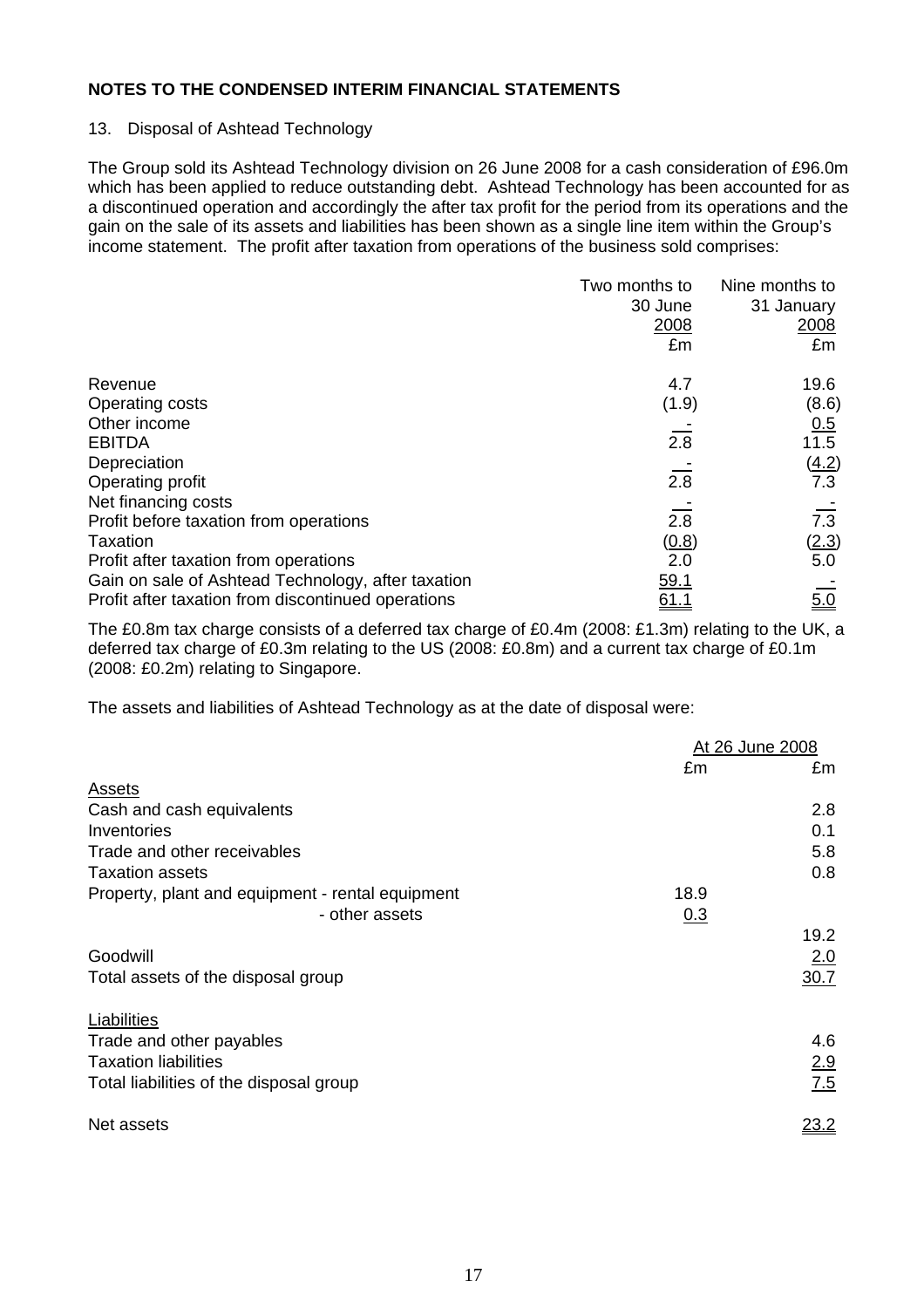## 13. Disposal of Ashtead Technology (continued)

The proceeds from the sale of Ashtead Technology which have been included in the profit after tax from discontinued operations are as follows:

| <b>Sale of Ashtead Technology</b>                                      | 2009<br>£m  |
|------------------------------------------------------------------------|-------------|
| Consideration received                                                 | 96.0        |
| Less: Costs of disposal                                                | (5.4)       |
| Net disposal consideration                                             | 90.6        |
| Less: Carrying amounts of net assets disposed of                       | (23.2)      |
| Less: Recycling of cumulative foreign exchange translation differences | (1.2)       |
| Gain on sale before taxation                                           | 66.2        |
| Taxation                                                               | (7.1)       |
|                                                                        | <u>59.1</u> |

The results of the discontinued operations which have been included in the consolidated cash flow statement are as follows:

|                                                    | Two months to | Nine months to |
|----------------------------------------------------|---------------|----------------|
|                                                    | 30 June       | 31 January     |
|                                                    | 2008          | <u> 2008 </u>  |
|                                                    | £m            | £m             |
| Cash flows attributable to discontinued operations |               |                |
| Cash flows from operating activities               | 3.7           | 11.5           |
| Cash flows from investing activities               | (0.9)         | (6.4)          |
| Cash flows from financing activities               | (0.3)         | <u>(4.3)</u>   |
|                                                    | 2.5           | <u>0.8</u>     |
| Net cash inflow on disposal                        |               |                |
| Consideration received in cash                     | 96.0          |                |
| Less: Cash and cash equivalents balance sold       | (2.8)         |                |
| Less: Costs of disposal paid                       | <u>(3.6)</u>  |                |
| Net consideration reported on cash flow statement  | <u>89.6</u>   |                |

#### 14. Contingent liabilities

There have been no significant changes in contingent liabilities from those reported at 30 April 2008. The Group remains subject to periodic legal claims in the ordinary course of its business. However, the claims outstanding at 31 January 2009 are not expected to have a significant impact on the Group's financial position.

As part of the NationsRent acquisition, the Group has agreed to pay cash deferred contingent consideration of up to \$89m depending on the Company's share price performance over the three years from 1 September 2006 to 31 August 2009. Deferred contingent consideration starts to become payable when the Company's share price reaches 250p with the maximum \$89m being payable at 286p.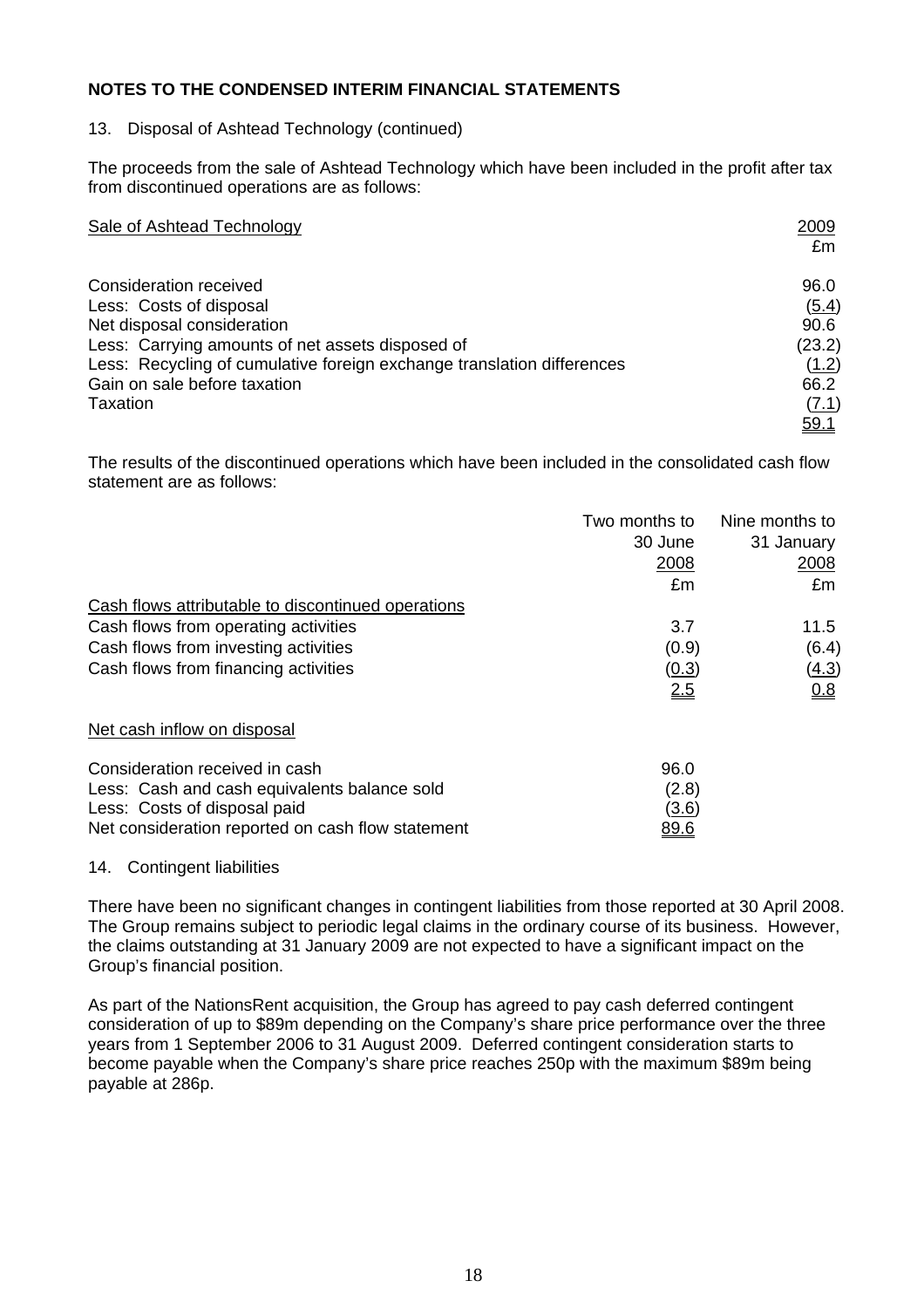#### **REVIEW OF BALANCE SHEET AND CASH FLOW**

#### **Balance sheet**

Capital expenditure in the nine months was £234.0m (2008: £301.2) of which £206.2m (2008: £272.1) was invested in the rental fleet. Expenditure on rental equipment was 88% of total capital expenditure with the balance relating to the delivery vehicle fleet, property improvements and to computer equipment. Capital expenditure by division was as follows:

|                                                      | 2009  | 2008        |
|------------------------------------------------------|-------|-------------|
| Sunbelt in \$m                                       | 216.8 | 338.2       |
| Sunbelt in £m                                        | 150.4 | 170.2       |
| A-Plant                                              | 55.8  | 94.6        |
| Continuing operations                                | 206.2 | 264.8       |
| <b>Ashtead Technology</b>                            |       | 7.3         |
| Total rental equipment                               | 206.2 | 272.1       |
| Delivery vehicles, property improvements & computers | 27.8  | <u>29.1</u> |
| <b>Total additions</b>                               | 234.0 | 301.2       |

As a result of the decision to right size the fleet, the fleet in both Sunbelt and A-Plant is smaller at 31 January 2009 than at 30 April 2008. Accordingly, this year all capital expenditure has now been for replacement. In 2008, £126.2m was spent on growth and £145.9m on replacement.

The average age of the Group's serialised rental equipment, which constitutes the substantial majority of our fleet, at 31 January 2009, was 34 months (2008: 29 months) on a net book value basis. Sunbelt's fleet had an average age of 36 months (2008: 31 months) comprising 37 months for aerial work platforms which have a longer life and 36 months for the remainder of its fleet and A-Plant's fleet had an average age of 26 months (2008: 22 months).

The original cost of the Group's rental fleet and the dollar utilisation for the twelve months ended 31 January 2009 are shown below:

|                          | 31 January 2009              | Rental fleet at original cost<br>30 April 2008 | LTM average                          | LTM rental &<br>rental related<br>revenues | LTM<br>dollar<br>utilisation | LTM<br>physical<br>utilisation |
|--------------------------|------------------------------|------------------------------------------------|--------------------------------------|--------------------------------------------|------------------------------|--------------------------------|
| Sunbelt in \$m           | 2,157                        | 2,314                                          | 2,326                                | <u>1,391</u>                               | 60%                          | 68%                            |
| Sunbelt in £m<br>A-Plant | 1,496<br>355<br><u>1,851</u> | 1,168<br><u>360</u><br><u>1,528</u>            | 1,613<br><u>371</u><br>1, <u>984</u> | 794<br><u> 203</u><br><u>997</u>           | 60%<br>55%<br>59%            | 68%<br>67%                     |

Dollar utilisation is defined as rental and rental related revenues divided by average fleet at original (or "first") cost. Dollar utilisation at Sunbelt for the twelve months ended 31 January 2009 was 60%, down slightly from 62% in the year ended 30 April 2008. Dollar utilisation of 55% at A-Plant reflects the lower pricing (relative to equipment cost) prevalent in the competitive UK market. Physical utilisation is time-based utilisation, which is calculated at the daily average of the original cost of equipment on rent as a percentage of the total volume of equipment in the fleet at the measurement date.

#### Trade receivables

Receivable days at 31 January 2009 were 56 days (2008: 53 days). The bad debt charge for the nine months ended 31 January 2009 as a percentage of total turnover was 1.2% (2008: 0.8%).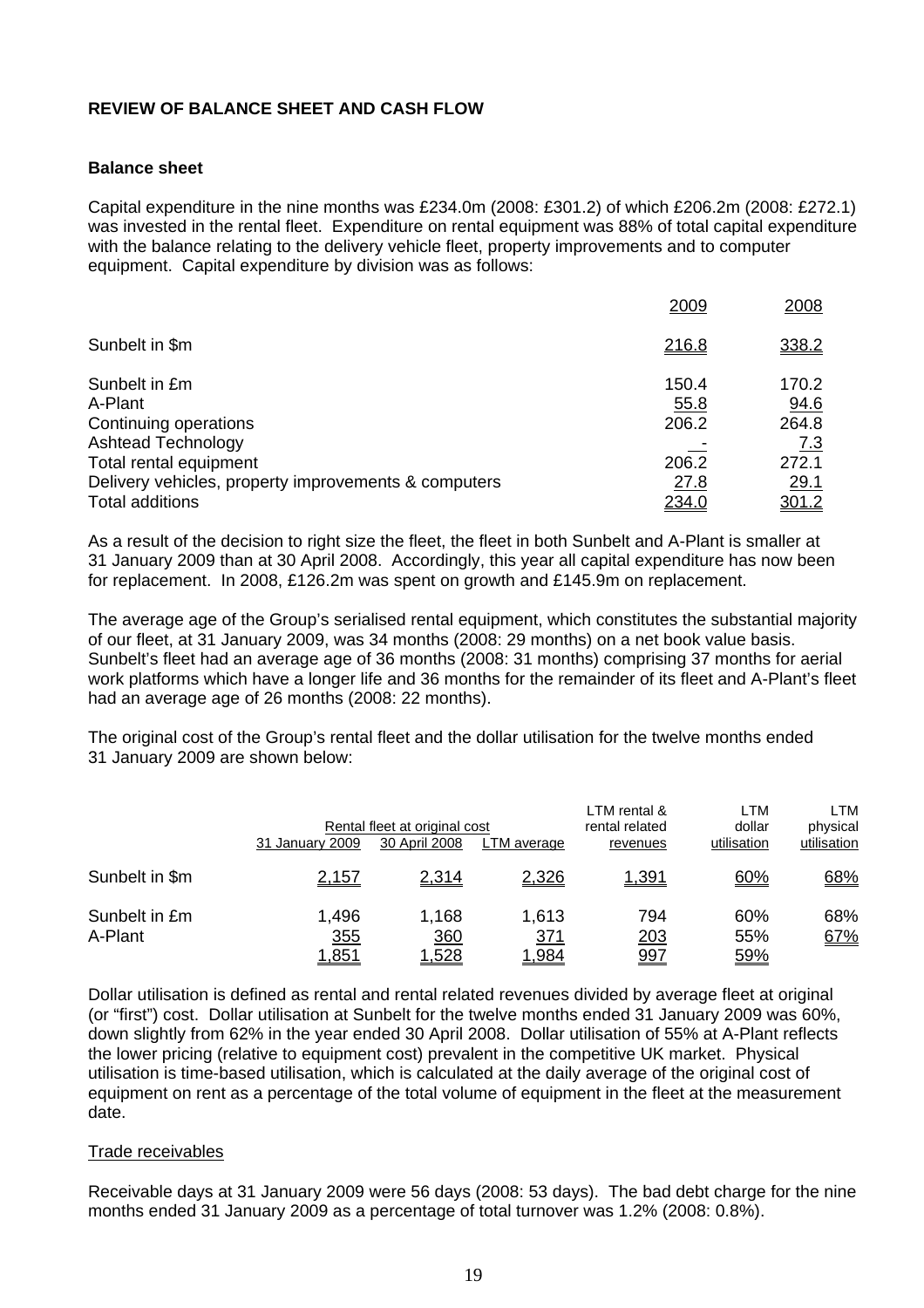#### Trade and other payables

Group payable days were 54 days in 2009 (2008: 60 days). Capital expenditure related payables at 31 January 2009 totalled £10.4m (2008: £25.3m). Payment periods for purchases other than rental equipment vary between 7 and 45 days and for rental equipment between 30 and 120 days.

#### **Cash flow and net debt**

Free cash flow (defined as the net cash inflow from operations less net maintenance capital expenditure, financing costs paid, tax paid, growth capital expenditure and net exceptional costs) is summarised below:

|                                              | Nine months to<br>31 January<br>2009<br><u>2008</u> |                     | LTM to<br>31 January<br>2009<br>£m | Year to<br>30 April<br>2008<br>£m |
|----------------------------------------------|-----------------------------------------------------|---------------------|------------------------------------|-----------------------------------|
| <b>EBITDA before exceptional items</b>       | £m<br>290.7                                         | £m<br><u> 291.5</u> | 379.2                              | 380.0                             |
| <b>Cash inflow from operations</b>           |                                                     |                     |                                    |                                   |
| before exceptional items                     | 282.4                                               | 265.2               | 373.6                              | 356.4                             |
| Cash efficiency ratio*                       | 97.1%                                               | 91.0%               | 98.5%                              | 93.8%                             |
| Maintenance rental capital expenditure       | (196.9)                                             | (172.9)             | (218.9)                            | (195.3)                           |
| Non-rental capital expenditure               | (23.2)                                              | (28.7)              | (30.3)                             | (35.8)                            |
| Proceeds from sale of used rental equipment  | 53.7                                                | 76.6                | 69.8                               | 92.7                              |
| Tax paid                                     | (1.6)                                               | (4.0)               | (4.0)                              | $\underline{(6.4)}$               |
| Cash flow before interest & growth capex     | 114.4                                               | 136.2               | 190.2                              | 211.6                             |
| Financing costs paid                         | (38.3)                                              | <u>(44.9)</u>       | (69.8)                             | (76.4)                            |
| Cash flow before growth capex after interest | 76.1                                                | 91.3                | 120.4                              | 135.2                             |
| Growth capital expenditure                   |                                                     | (120.8)             |                                    | (120.4)                           |
| Exceptional costs paid (net)                 | (4.1)                                               | (8.1)               | (5.5)                              | (9.5)                             |
| Free cash flow                               | 72.0                                                | (37.6)              | 114.9                              | 5.3                               |
| Business disposals/(acquisitions)            | 89.6                                                | (5.9)               | 89.6                               | <u>(5.9)</u>                      |
| Total cash generated/(absorbed)              | 161.6                                               | (43.5)              | 204.5                              | (0.6)                             |
| Dividends paid                               | (8.4)                                               | (6.1)               | (12.8)                             | (10.5)                            |
| Purchase of own shares by the ESOT           | (0.4)                                               | (1.5)               | (0.5)                              | (1.6)                             |
| Purchase of own shares by the Company        | (15.7)                                              | (11.1)              | (27.5)                             | (22.9)                            |
| Proceeds from issues of ordinary shares      |                                                     | 0.5                 |                                    | 0.5                               |
| Proceeds from re-issue of shares             |                                                     |                     | 0.2                                |                                   |
| Reduction/(increase) in total debt           | <u>137.3</u>                                        | (61.7)              | 163.9                              | (35.1)                            |

\* Cash inflow from operations before exceptional items as a percentage of EBITDA before exceptional items.

Nine month cash inflow from operations increased 6.5% to £282.4m and the cash efficiency ratio was 97.1% (2008: 91.0%). Tax payments remain low reflecting tax depreciation in excess of book and utilisation of tax losses. Financing costs paid differ from the accounting charge in the income statement due to the timing of interest payments in the year and non-cash interest charges. As noted above, capital expenditure slowed in the nine months with net payments for capital expenditure of £166.4m this year compared to £245.8m in 2008.

As a result the Group generated positive free cash flow of £72.0m in the nine months (2008: outflow of £37.6m). Including £89.6m generated from the sale of Ashtead Technology (net of disposal costs), the Group generated total cash of £161.6m in the nine months compared to the outflow of £43.5m last year.

On a last twelve months basis free cash flow generated totals £114.9m (year to 30 April 2008: £5.3m) whilst total cash generation including the Technology sale is £204.5m (year to 30 April 2008: outflow of £0.6m).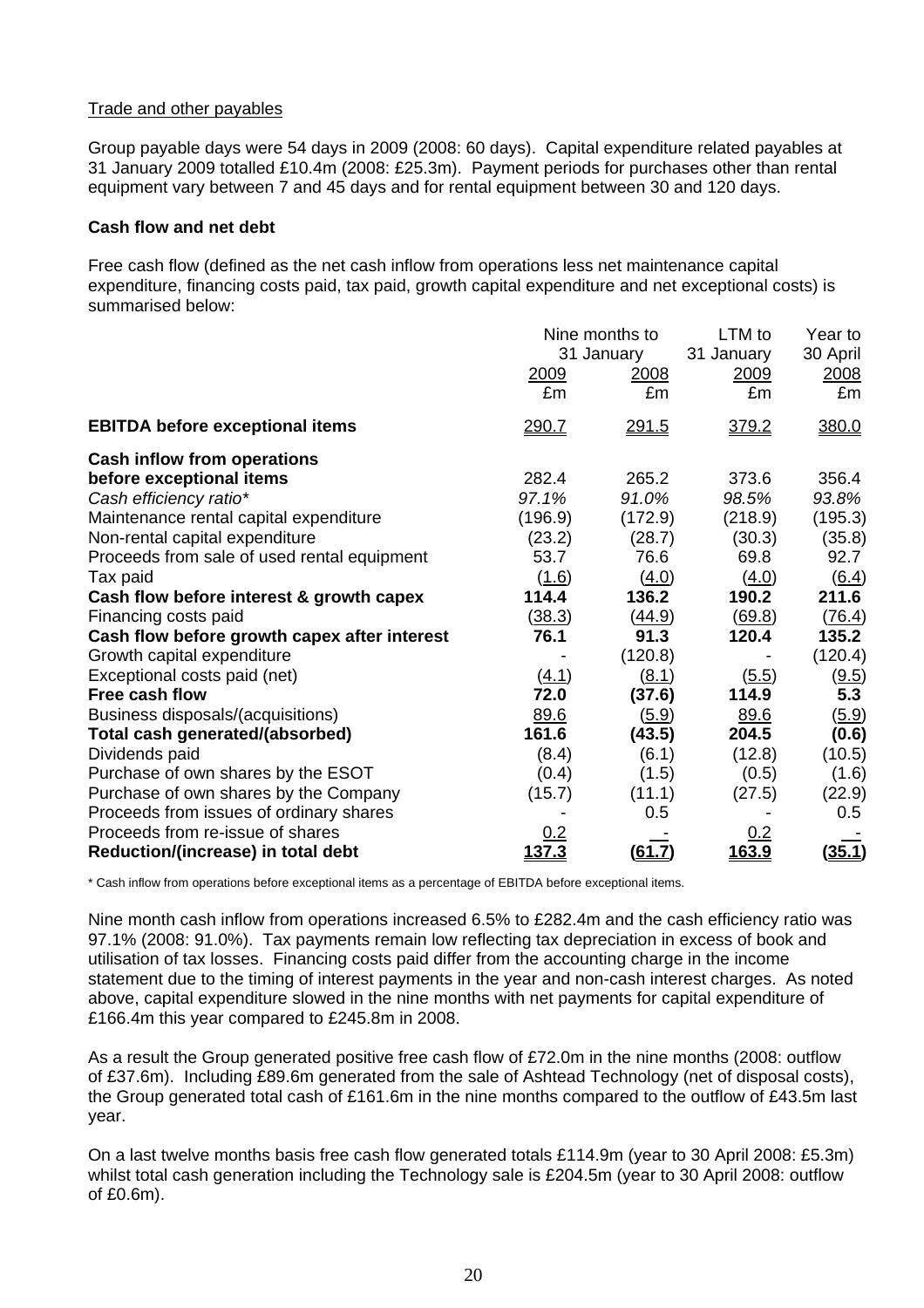#### **Net debt**

|                                                       | 31 January     |              | 30 April    |
|-------------------------------------------------------|----------------|--------------|-------------|
|                                                       | 2009           | 2008         | <u>2008</u> |
|                                                       | £m             | £m           | £m          |
| First priority senior secured bank debt               | 596.3          | 579.6        | 556.2       |
| Finance lease obligations                             | 9.4            | 16.7         | 15.2        |
| 8.625% second priority senior secured notes, due 2015 | 169.7          | 121.6        | 122.2       |
| 9% second priority senior secured notes, due 2016     | 373.4          | 270.3        | 271.4       |
|                                                       | 1,148.8        | 988.2        | 965.0       |
| Cash and cash equivalents                             | (1.8)          | <u>(2.0)</u> | (1.8)       |
| Total net debt                                        | <u>1,147.0</u> | <u>986.2</u> | 963.2       |

Net debt at 31 January 2009 was £1,147.0m (30 April 2008: £963.2m) which includes a translation increase of £317.5m due to the weakness of sterling relative to the dollar. The Group's underlying EBITDA (excluding Ashtead Technology) for the last twelve months calculated at constant 31 January 2009 exchange rates was £448.2m. Accordingly the ratio of net debt to underlying EBITDA was 2.6 times at constant exchange rates at 31 January 2009 (30 April 2008: 2.5 times).

The Group's debt facilities are now committed for a weighted average period of 4.8 years with the earliest significant maturity being in August 2011. The weighted average interest cost of these facilities (including non-cash amortisation of deferred debt raising costs) is approximately 6%, most of which is tax deductible in the US where the tax rate is 39%. Financial performance covenants under the two senior secured notes issues are only measured at the time new debt is raised. There are two quarterly financial performance covenants under the asset based first priority senior bank facility:

- funded debt to EBITDA before exceptional items not to exceed 4.25 times (4.0 times from April 2009), and
- a fixed charge ratio comparing EBITDA before exceptional items less net capital expenditure paid in cash to the sum of scheduled debt repayments plus cash interest, cash tax payments and dividends paid which is required to be equal or greater to 1.1 times.

These covenants are not, however, required to be adhered to when availability (the difference between the borrowing base and facility utilisation) exceeds \$125m. At 31 January 2009 availability under the bank facility was \$523m (\$602m at 30 April 2008). Although the covenants were therefore not required to be measured at 31 January 2009, the Group was in compliance with both of them at that date.

#### **Return on investment**

Return on investment (underlying operating profit divided by the weighted average net assets employed, including goodwill but excluding debt and deferred tax) which is measured on a rolling twelve month basis to eliminate seasonal effects was 11.5% for the year ended 31 January 2009 (14.0% for the year ended 30 April 2008). RoI for Sunbelt was 12.6% whilst A-Plant's RoI was 7.1%.

#### **Principal risks and uncertainties**

Risks and uncertainties in achieving the Group's objectives for the remainder of the financial year, together with assumptions, estimates, judgements and critical accounting policies used in preparing financial information remain unchanged from those detailed in the 2008 Annual Report and Accounts on pages 21 to 23. Our business is subject to significant fluctuations in performance from quarter to quarter as a result of seasonal effects. Commercial construction activity tends to increase in the summer and during extended periods of mild weather and to decrease in the winter and during extended periods of inclement weather. Furthermore, due to the incidence of public holidays in the US and the UK, there are more billing days in the first half of our financial year than the second half leading to our revenues normally being higher in the first half. On a quarterly basis, the second quarter is typically our strongest quarter, followed by the first and then the third and fourth quarters.